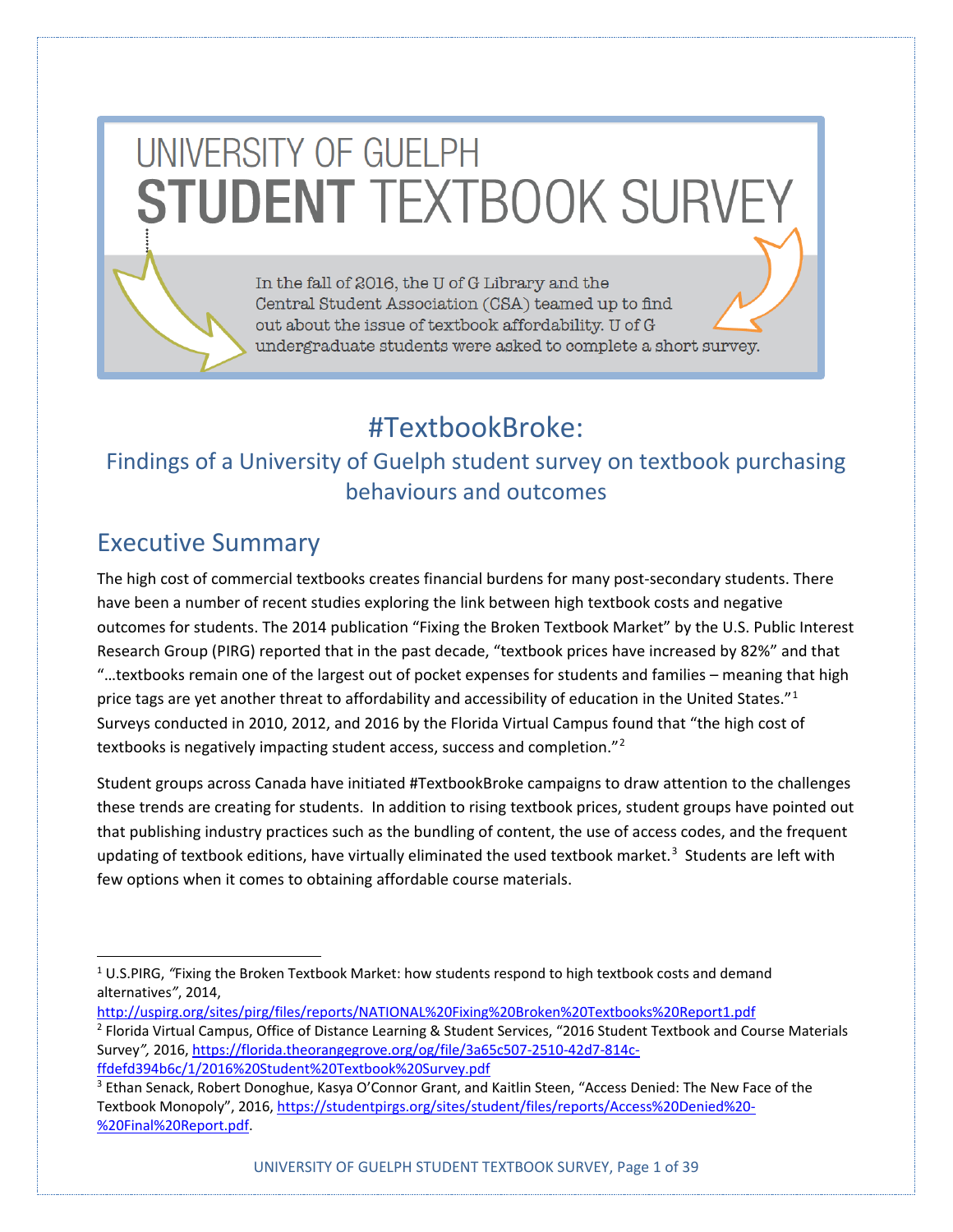In order to find out whether these same issues were affecting University of Guelph students, the Library partnered with the University's Central Student Association (CSA) in the fall of 2016 to survey undergraduate students about their textbook purchasing behaviours. The goals of the UG Student Textbook survey (referred to as the #TextbookBroke survey) were to determine whether textbook and course material affordability was an issue on the Guelph campus, and if so, how UG students were affected by it. The survey was sent out just after students had completed their textbook-purchasing decision-making for the semester. The University of Guelph has an undergraduate population of approximately 23,000 and more than 4,000 of these students responded to the survey. Some 3,200 responses also included written comments.

The survey questions were intended to obtain information from students on the following issues:

- how much they spent on textbooks in the current semester
- whether they had ever opted not to purchase a textbook for a course
- if they did not purchase a textbook, what approaches they used to compensate for not having the textbook
- if they did not purchase a textbook, how concerned they were about not having the textbook
- if they saw a downside to not having a textbook, and if so, what the downside(s) were

The survey results were analysed by the University's Task Force on Accessible Course Content and Open Educational Resources (hereinafter referred to as the Task Force), which was formed in early 2017 and is jointly sponsored by the University Librarian and the Provost and Vice-President, Academic.

The survey revealed that many students are making the decision not to buy required textbooks. Instead, students reported that they are relying on other (often less satisfactory) methods of obtaining access to course materials, or are simply doing without. Collectively, they indicated that these decisions are having a wide range of impacts on their university experience.

#### **Student spending on textbooks**

Students were asked to indicate the total amount spent by selecting from a range of dollar amounts, with the lowest being zero and the highest being "More than \$1,500." Almost 30% of students who responded indicated they had spend more than \$500 on their textbooks for the semester, while less than 1% reported spending \$1,000 or more. The category of spending that was reported the most was the \$250-\$500 range. Generally speaking, the spending reported by students was lower than the Task Force had anticipated. However, this finding made sense when considered alongside the responses to other survey questions, which revealed that students are regularly opting not to buy textbooks and being selective about the textbooks they do purchase.

#### **Textbook purchasing decisions**

The second question on the survey asked students to report whether they had ever opted not to purchase a textbook. There was no timeline attached to this question, as the question was intended to determine whether students had ever made this choice, not whether they had done so recently. Fifty-seven per cent of students who responded indicated that they had decided to forgo buying a required textbook at some point in their post-secondary career. While the survey did not assess how often students were opting not to purchased textbooks, some of the comments received in the last question of the survey seemed to suggest that this was routine behaviour for many students.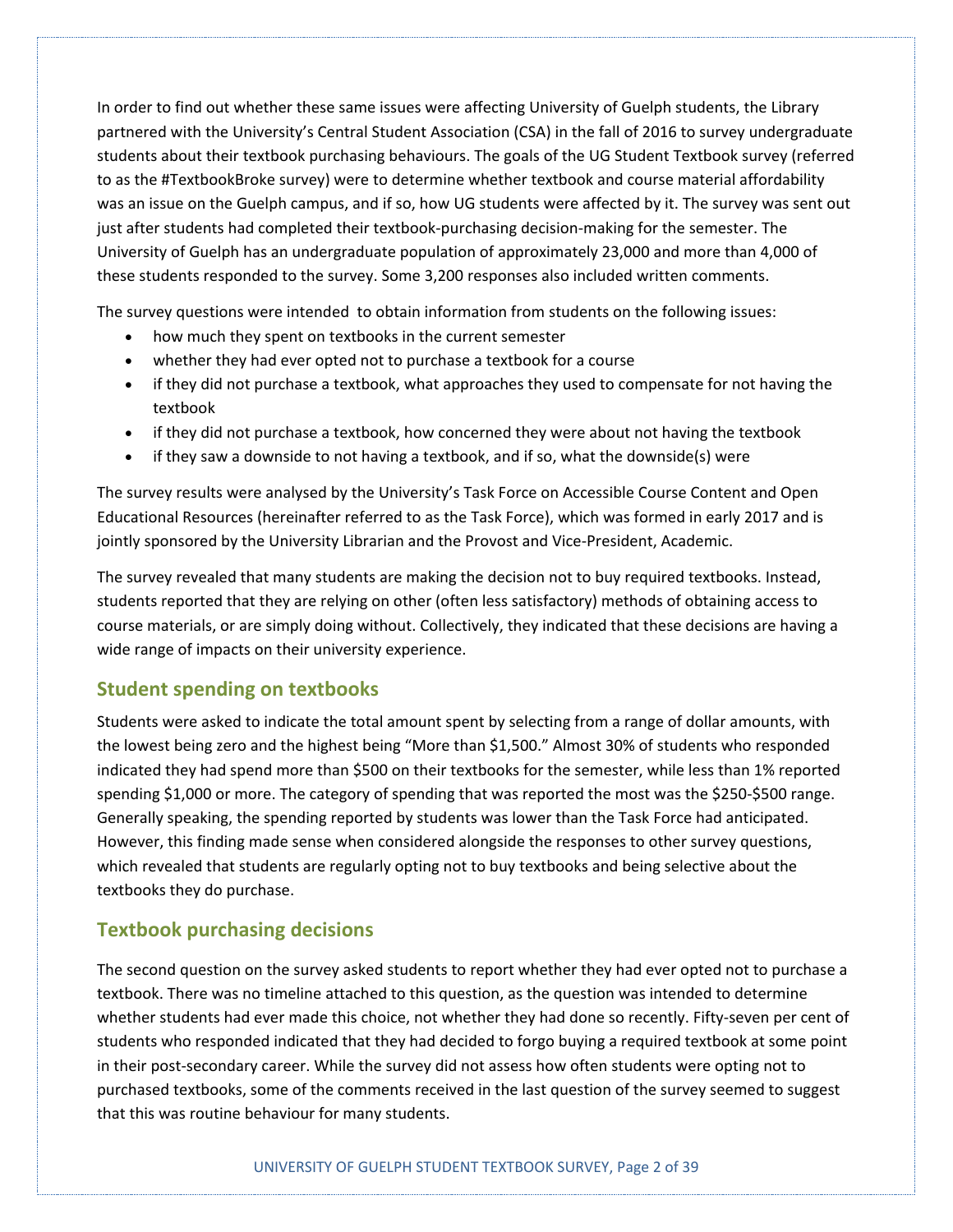The survey also revealed a relationship between the amount students spent that semester on textbooks, and whether or not they always purchased required textbooks. The more or less students reported spending on textbooks, the more likely they were to have not purchased a textbook on at least one occasion. These results perhaps indicate that students whose textbook costs are at the high end of the scale, may have greater incentive not to purchase at least some of them, while those who reported spending less perhaps did so because they frequently opt not to purchase textbooks.

#### **Alternatives to purchasing the required textbook**

Students who answered "Yes" when asked if they had ever chosen not to purchase a textbook, were then asked to explain how they managed without one. More than 70% of the respondents indicated that they had tried to find an alternate means of accessing the required material – either by using a library copy, using a friend's copy, or downloading a copy from the Internet. Only 28 % of respondents indicated that they opted just not to use the textbook at all. In the comments section, students also noted other ways that they addressed the problem: some mentioned using an older edition even though the pagination was different, while some suggested that they used a combination of approaches. Many of the comments provided in the final question of the survey demonstrated the resourcefulness of students when trying to obtain textbook content via alternate means. However, the comments also revealed that many of the alternative options proved to be less than satisfactory. In other words, students would have preferred to have a copy of the required textbook if they could have; their decision to find an alternative to a purchased copy was generally not driven by preference.

#### **Level of concern about not having the textbook**

The survey also asked students how concerned they were about not having the required textbook. Eightyseven per cent of the respondents indicated they were either "very concerned" or "somewhat concerned." Even those students who had found alternate means of accessing the textbook content reported moderate to high levels of concern with having decided not to purchase the required text. This suggests that the alternatives were not generally acceptable substitutes for having one's own purchased copy.

The degree to which respondents expressed concern varied somewhat based on the method they had chosen to compensate for not having the textbook. Students who used the library's copy, or borrowed from a friend, reported higher levels of concern than those who downloaded a copy from the internet. Interestingly, the group of students who did not use a textbook at all were less likely to report that they were "very concerned" and more likely to report that they were "not at all concerned" than those students who used the library's copy or borrowed from a friend.

#### **Downsides of not purchasing the required textbook**

All of the respondents were asked whether they felt there was a downside to not purchasing a textbook. Only 14% of respondents did not see a downside.

That such a significant number of students reported negative consequences when textbooks are not purchased suggests that there is a strong belief among students that the required textbook is an essential component of their courses. When this finding is considered alongside the fact that nearly 60% of students reported that they have opted not to purchase textbooks at some point, the conclusions are troubling and raise further questions. If students feel that having a textbook is critical, and if they do not purchase a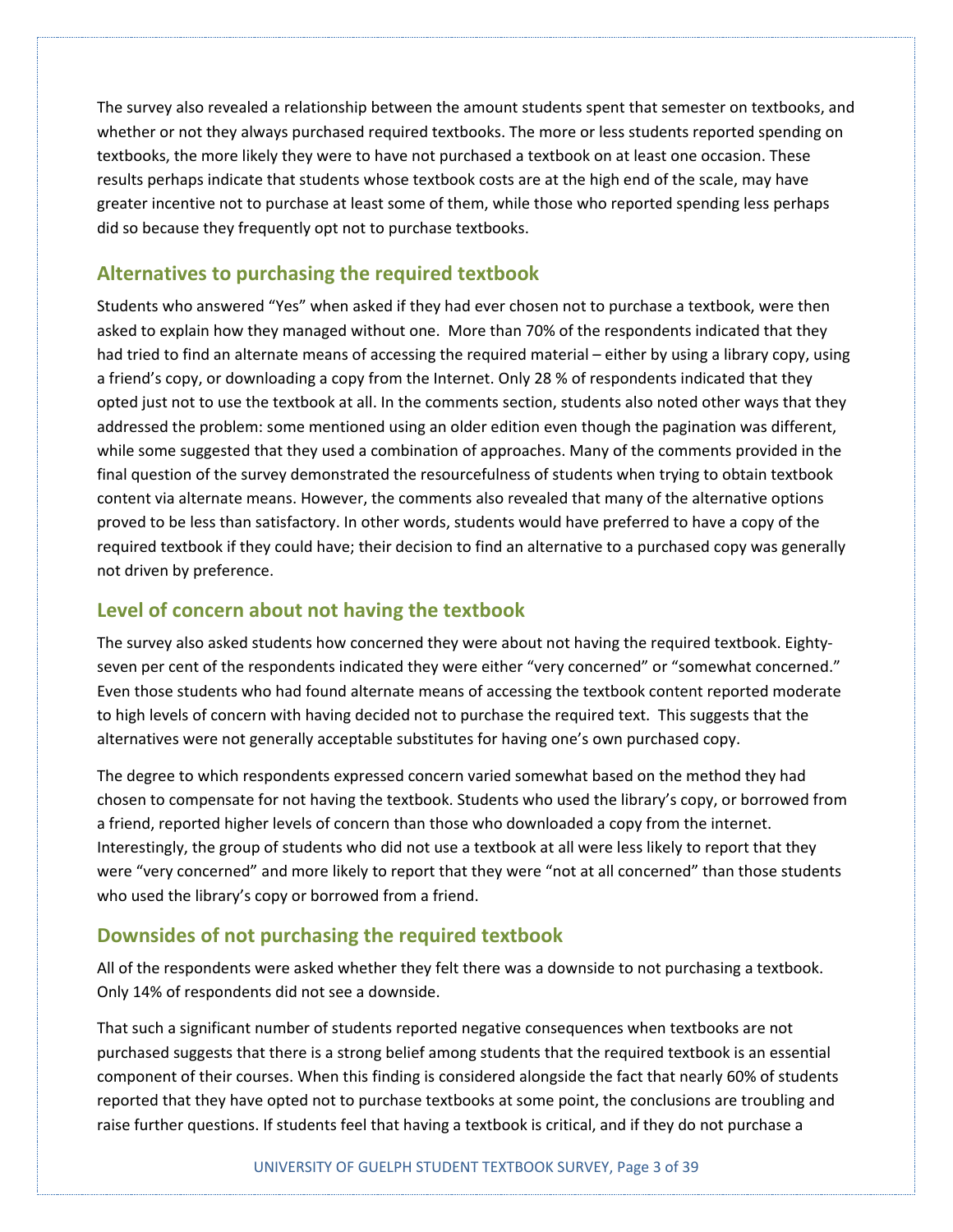textbook, what impact might this be having on their academic success, their stress level, their physical and emotional well being, or their social relationships? Are there also implications for students who reported that they always purchase textbooks, such as financial pressures, concerns about the value of the textbook, or anxiety about whether they should purchase a textbook or not?

Students who reported downsides to not purchasing at textbook provided more than 3,200 comments outlining the negative consequences they experienced. There were common themes such as unsatisfactory learning outcomes, falling behind in class, and getting lower grades, but some comments highlighted less obvious consequences. Respondents noted that the textbook crisis contributed to copyright infringement and piracy, had negative impacts for students with disabilities, and also had significant impacts on student well-being and mental health.

Even those students who always purchase textbooks in spite of the cost reported concerns – either because of financial hardship directly related to the cost of the textbooks or because of frustration and anxiety due to indirect causes. For example, students expressed anger when they had made a difficult choice to purchase a textbook which was subsequently only minimally used by the instructor or when they purchased an etextbook which they were prevented from retaining once the course was over. Also, it seems that some students who opt to purchase textbooks are sharing those texts with other students in the class in order to save on costs, a practise with its own set of challenges.

#### **Conclusions**

The responses to the survey questions, as well as the many comments that the survey respondents provided, yielded a wealth of information about the behaviours and attitudes of University of Guelph students with respect to required textbooks. The Task Force was surprised to learn the extent to which students were opting not to buy textbooks. Even more concerning, however, was the fact that students overwhelmingly reported negative outcomes resulting from their decision not to purchase a required textbook. The survey reveals a potentially serious disconnect between the expectations of instructors (and by extension, the university) and the lived experiences of students. Faced with tight budgets, students reported that they are regularly making decisions to do without textbooks or attempting to get by with often unsatisfactory alternatives, in order to balance their need to do well in a course with their need for essentials such as food and housing. In doing so, they report significant negative impacts in such areas as academic success, learning outcomes, social relationships and mental health, as well as on their university experience generally.

#### **Recommendations and Next Steps**

The data from this survey will lay the groundwork for future activities of the Task Force. More specifically, as a result of the information gleaned from the survey, the Task Force will initiate the following in order to address some of the issues students identified:

- Ensure that as many textbooks as possible are made available to students via the Library's Course Reserve service. A pilot project was launched in the Fall 2017 semester.
- Implement changes to Library Course Reserve policies for textbook borrowing in order to enable more effective and equitable access for students who rely on library copies.
- Develop a student feedback mechanism to gather data on the usefulness of Course Reserve services with respect to providing access to textbooks.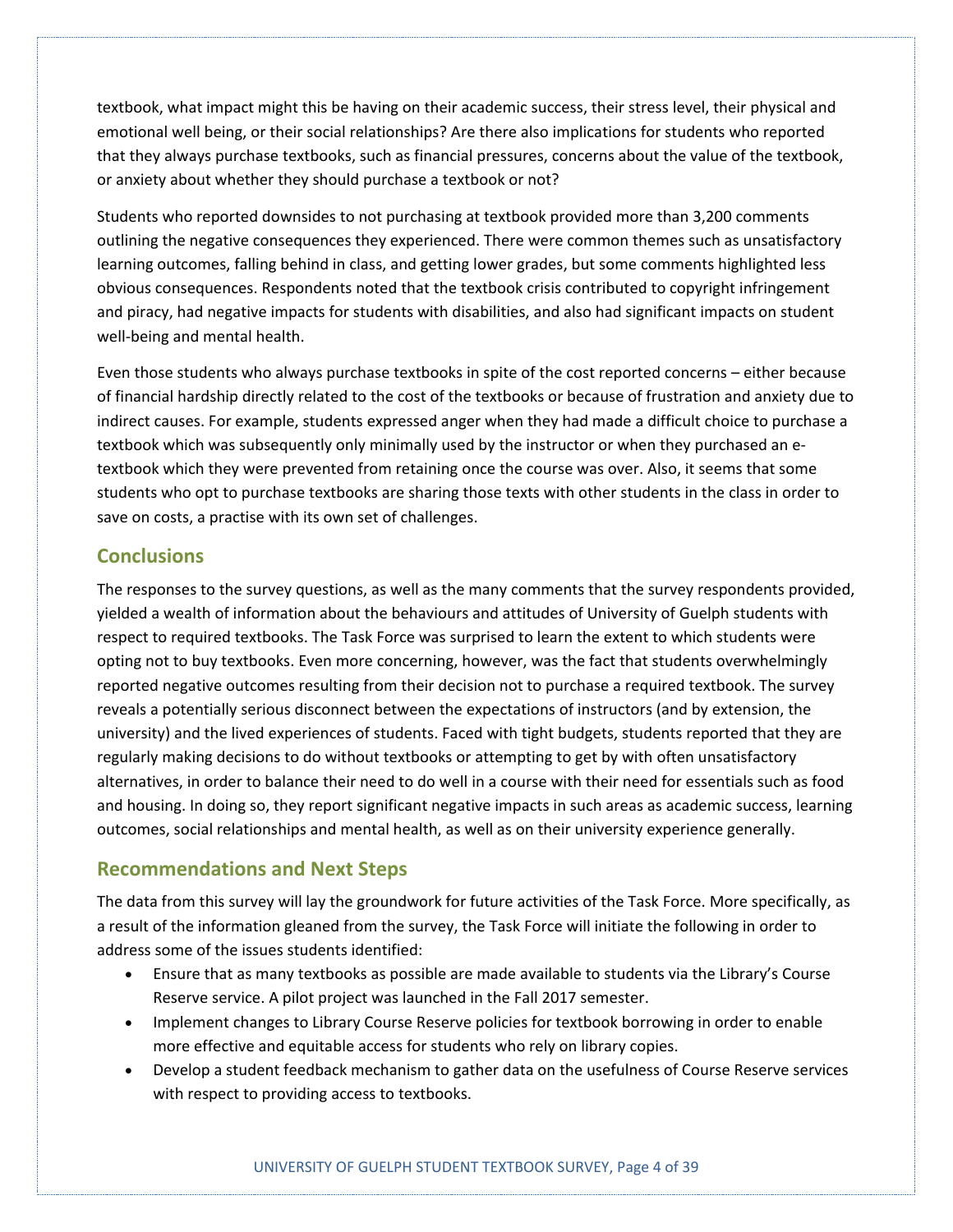- Collect and review data from the University Bookstore in order to better understand the context of commercial textbooks and other course materials at the University.
- Update and re-run the Student Textbook (#textbookbroke) Survey annually in order to gather comparative data that will help to evaluate the effectiveness of ACC/OER initiatives.

Also, recognizing that more systemic changes will be necessary at the institutional level in order to address the issue of course material affordability over the long term, the Task Force makes the following recommendations:

- That a University of Guelph program be implemented with the goal of raising awareness and promoting the use of Open Educational Resources (OER) with faculty and other instructors, as a mechanism for decreasing the dependence on commercial textbooks while improving access to resources and learning outcomes for students.
- That efforts be made to create a campus environment in which the creation/adoption of OER by instructors is encouraged and rewarded.
- That a faculty incentive program be established to provide compensation (monetary or otherwise) to instructors who choose to adapt or create an open educational resource for a course.
- That the University engage with student leaders in a conversation about the survey results and agree upon approaches for moving forward with addressing the issues identified.

#### October 18, 2017

Accessible Course Content and Open Educational Resources Task Force:

Heather Martin, Copyright Officer and Manager, E-Learning and Reserve Services, Library Ali Versluis, Research and Scholarship Librarian, Library Melanie Cassidy, Learning and Curriculum Support Librarian, Library Ron Ward, Senior Research Officer, Library Natalie Green, Manager, Distance Education, Open Learning and Educational Support Becca Cheskes, VP Academic, Central Student Association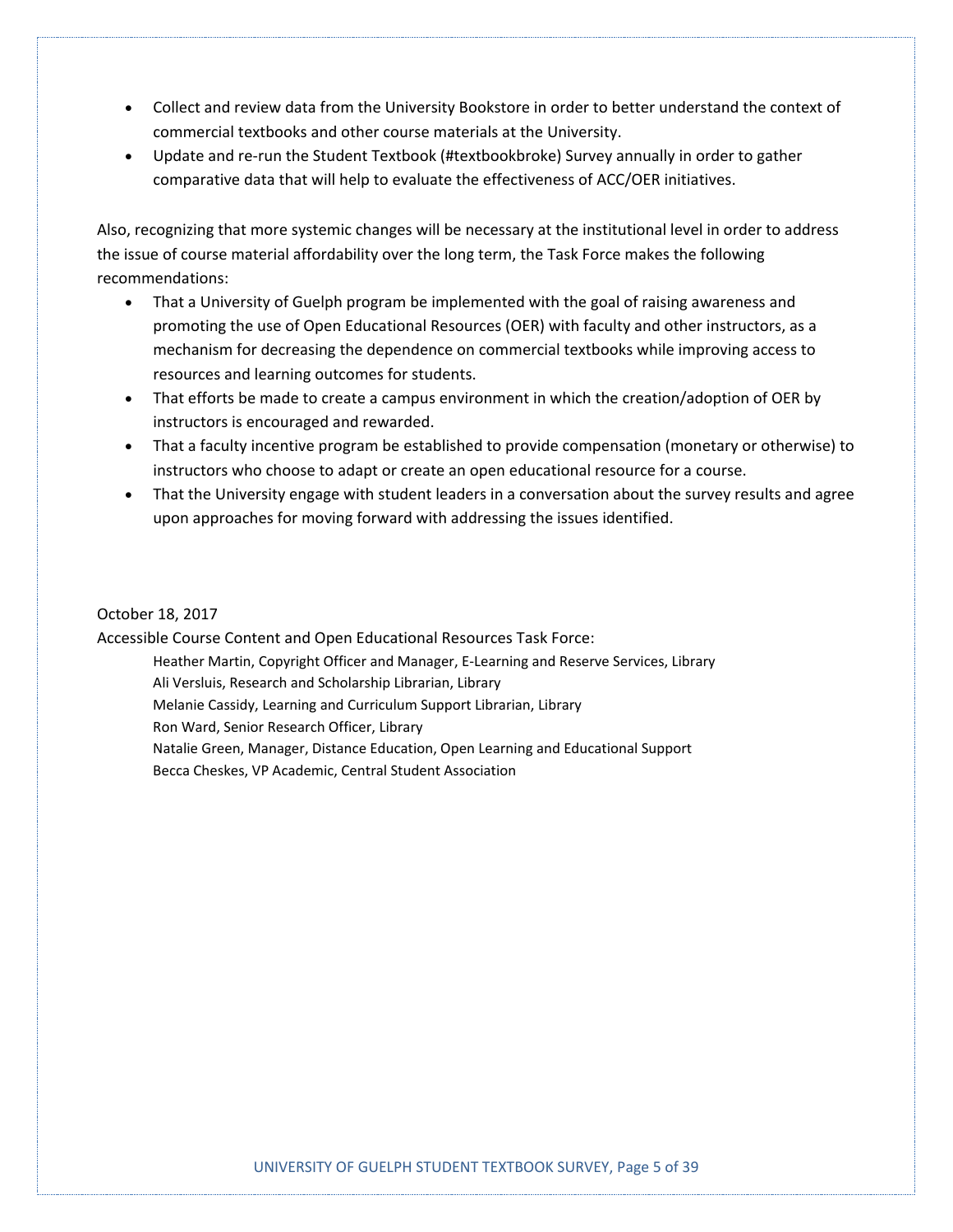# UNIVERSITY OF GUELPH **STUDENT TEXTBOOK SURVEY**

In the fall of 2016, the U of G Library and the Central Student Association (CSA) teamed up to find out about the issue of textbook affordability. U of G undergraduate students were asked to complete a short survey.

# #TextbookBroke:

# Findings of a University of Guelph student survey on textbook purchasing behaviours and outcomes

# **Introduction**

A number of recent studies have explored the effect of rising textbook costs on university and college students. The impacts identified in these studies range from financial hardship to academic challenges to social and mental health consequences. While the majority of studies have been US-based, a University of Guelph survey conducted in the Fall of 2016 suggests that post-secondary students in Canada may be experiencing similar impacts.

The 2014 publication "Fixing the Broken Textbook Market" by the U.S. Public Interest Research Group (PIRG) reported that in the past decade, "textbook prices have increased by 82%" and that "…textbooks remain one of the largest out of pocket expenses for students and families – meaning that high price tags are yet another threat to affordability and accessibility of education in the United States."<sup>[4](#page-5-0)</sup> Surveys conducted in 2010, 2012, and 2016 by the Florida Virtual Campus found that "the high cost of textbooks is negatively impacting student access, success and completion."<sup>[5](#page-5-1)</sup>

# Student Advocacy

Increasing dissatisfaction with traditional textbook offerings has resulted in calls by student organizations, both in the US, and more recently in Canada, for faculty to adopt open textbooks. Primarily, this student advocacy has highlighted the escalating cost of traditional textbooks, but it has also called attention to

- <http://uspirg.org/sites/pirg/files/reports/NATIONAL%20Fixing%20Broken%20Textbooks%20Report1.pdf>
- <span id="page-5-1"></span><sup>5</sup> Florida Virtual Campus, Office of Distance Learning & Student Services, "2016 Student Textbook and Course Materials Survey*",* 2016[, https://florida.theorangegrove.org/og/file/3a65c507-2510-42d7-814c](https://florida.theorangegrove.org/og/file/3a65c507-2510-42d7-814c-ffdefd394b6c/1/2016%20Student%20Textbook%20Survey.pdf)[ffdefd394b6c/1/2016%20Student%20Textbook%20Survey.pdf](https://florida.theorangegrove.org/og/file/3a65c507-2510-42d7-814c-ffdefd394b6c/1/2016%20Student%20Textbook%20Survey.pdf)

<span id="page-5-0"></span> <sup>4</sup> U.S.PIRG, *"*Fixing the Broken Textbook Market: how students respond to high textbook costs and demand alternatives*"*, 2014,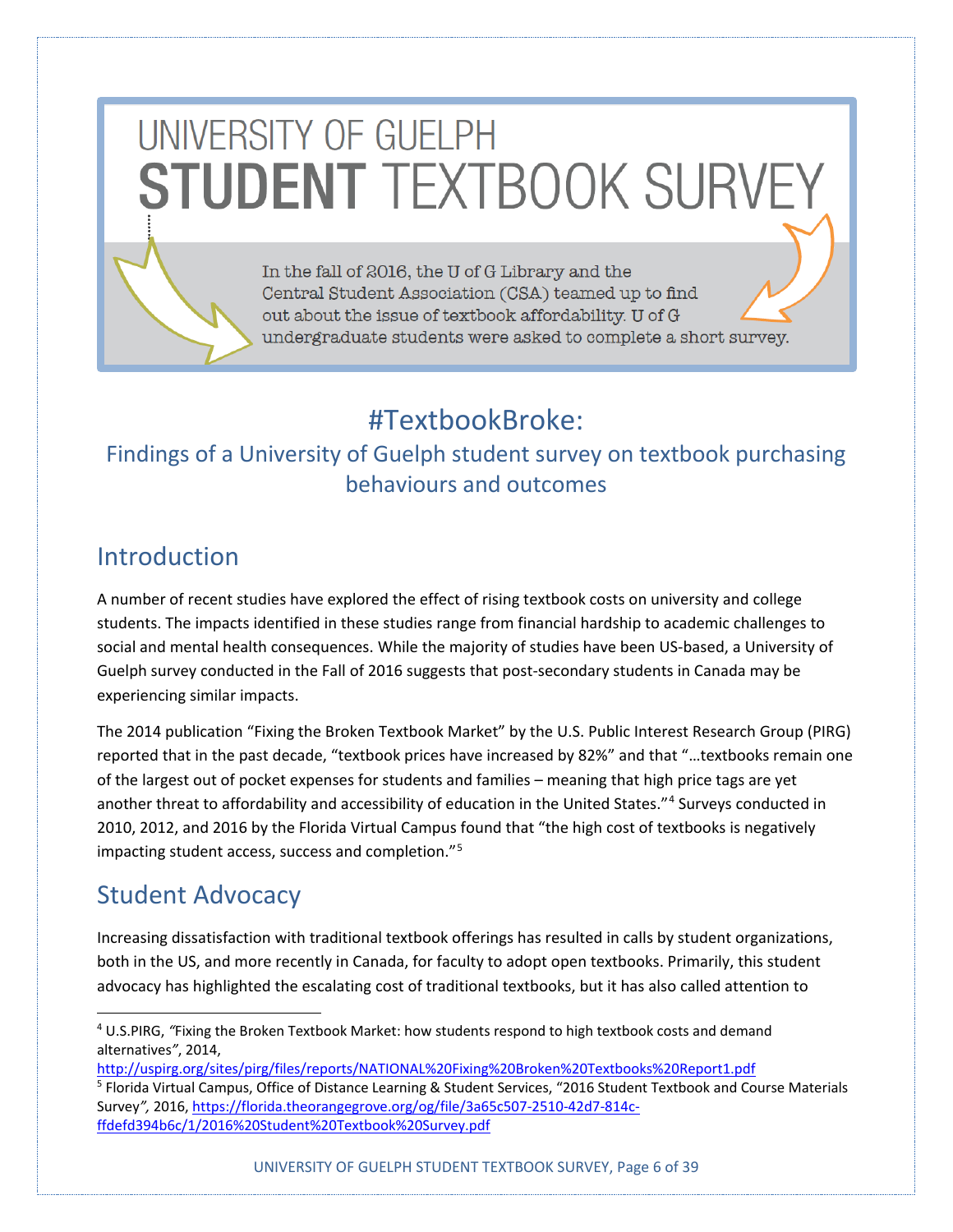related issues in the textbook publishing industry, such as the bundling of content, the use of access codes to control access to ancillary materials, and the elimination of the used textbook market by frequently updating editions.<sup>[6](#page-6-0)</sup>

In Canada, an increasing number of student groups have been engaging in #TextbookBroke campaigns to draw attention to the impact of high-priced textbooks, and to promote the value of open textbooks as an alternative. Such a campaign was run in the Fall of 2016 at the University of Victoria, where the student association (UVSS) organized a contest in which students had their photos taken with a sign indicating how much they spent on textbooks that semester. Similar programs were run by student groups at the University of British Columbia and Simon Fraser University. Among their conclusions were that the average amount spent per student on textbooks each semester was \$500, and that "nearly all students have purchased a textbook that they barely used, and the majority have used alternative means to meet their textbook needs."[7](#page-6-1)

# University of Guelph Context

The University of Guelph is a mid-sized institution with about 23,000 students, about 2,400 of whom are graduate students. It is considered a comprehensive institution, with a range of undergraduate and graduate programming. As an institution that has its founding roots in agriculture and veterinary medicine, UG is science focused. The unique complement of programs, coupled with various government partnerships, have resulted in a research intensive identity. With the majority of students living on campus or within the general Guelph area, the university is residential in its composition.

There has been a long history of student activism at Guelph. However, until recently, the level of interest and engagement with textbook affordability issues was low. Some informal concerns were raised with University Administration by the Central Student Association (CSA) in 2010. In 2011, the library received questions from the CSA about whether more instructors could place copies of required texts at the Reserve Desk. The CSA also launched a short virtual campaign in 2013, encouraging faculty to consider using Open Educational Resources (OER) as an alternative to expensive textbooks. However, no formal initiative addressing the issue of affordable and accessible course materials was undertaken until fall 2016.

# University of Guelph Survey

As mentioned, student interest in textbook and course material affordability was already present. Having run on a platform of making course materials more affordable, the CSA's Academic and University Affairs Commissioner Meghan Wing approached library administration in the summer of 2016 and inquired about the possibility of collaborating on some sort of initiative. Associate Chief Librarian Barbara McDonald then put Meghan in touch with Research and Scholarship Librarian Ali Versluis and Manager, E-Learning and Course Reserves Heather Martin. Semi-regular meetings with these three individuals commenced in midsummer and unfolded into the fall, providing valuable context and perspective about roles, ideas, and goals

<span id="page-6-0"></span> <sup>6</sup> Ethan Senack, Robert Donoghue, Kasya O'Connor Grant, and Kaitlin Steen, "Access Denied: The New Face of the Textbook Monopoly", 2016, [https://studentpirgs.org/sites/student/files/reports/Access%20Denied%20-](https://studentpirgs.org/sites/student/files/reports/Access%20Denied%20-%20Final%20Report.pdf) [%20Final%20Report.pdf.](https://studentpirgs.org/sites/student/files/reports/Access%20Denied%20-%20Final%20Report.pdf)

<span id="page-6-1"></span><sup>7</sup> University of Victoria Student Society. *TextbookBroke*[, https://uvss.ca/campaigns/textbookbroke/](https://uvss.ca/campaigns/textbookbroke/)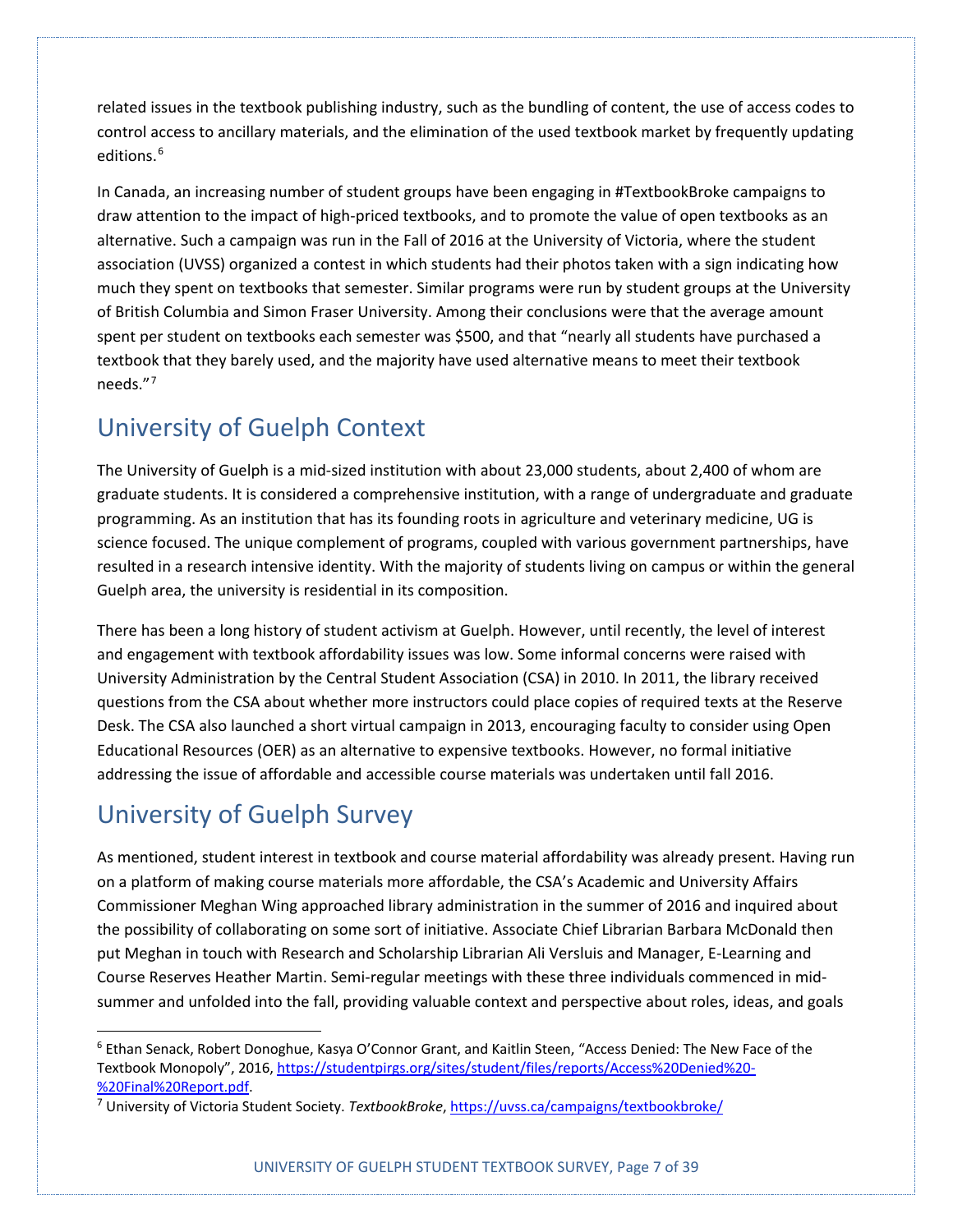for the partnership. In order to truly understand the climate on campus, the group had to gauge student attitudes and behaviours. Principally, the questions were: Was textbook and course material affordability an issue on the UG campus? If it was, how were students navigating rising costs?

It was decided that a survey would be the best method to begin to explore these questions. Recognizing that students were less likely to answer a lengthy survey, the group decided against collecting demographic and program-specific information in favour of purely focusing on attitudes and behaviours. The survey consisted of five questions (four multiple choice and one text-based format), with none of the questions being mandatory. The survey had a short preamble to let students know the purpose of the survey and the rationale behind creating a separate survey for an incentive draw.

The group generated questions collaboratively, with Ali creating the survey using Qualtrics software based on these discussions. Meghan distributed the survey through a centralized CSA listserv, telling students that they could complete it in 30 seconds or less. The survey link was distributed to all undergraduate students as members of this listserv. Using the CSA communications channel was preferable to any library-specific communication channels. Due to the hectic nature of the fall semester and the quick turnaround time for



the survey, the group did not engage with any other promotion or communication methods. There was a small incentive: those who completed it could submit their email into a draw for a \$25 hospitality card. To minimize the risk of being able to identify survey responses to a specific email address, students who completed the survey were prompted to another link, which when opened, allowed them to provide their institutional email address to be considered for the draw.

The survey was delivered in October, after the majority of students had done their

materials purchasing for the semester. There were 4,240 responses, with 3,200 free-text responses. This represented a 21% response rate. The survey was closed at the end of November 2016, at which point it was decided that the recently formed task force would be responsible for analysis. Senior Research Officer Ron Ward took the lead in analyzing the numerical data, providing a quick snapshot. All of the task force members participated in coding the contents of the free-text responses, based on major themes that they had identified<sup>[8](#page-7-0)</sup>. The responses were distributed among the task force members, then categorized according to the primary issue or theme identified in each response, with multiple categories being assigned to a response if necessary. After an initial round of coding all comments, the team met again to resolve any coding discrepancies and to further refine the criteria for the theme categories. The final step was to assess

<span id="page-7-0"></span><sup>&</sup>lt;sup>8</sup> At this point, the Task Force consisted of Manager of E-Learning and Course Reserves Heather Martin (Chair), Research and Scholarship Librarian Ali Versluis, Learning and Curriculum Support Librarian Melanie Cassidy, Senior Research Officer Ron Ward, Manager of Distance Education for OpenEd Natalie Green, and Central Student Association Academic and University Affairs Commissioner Rebecca Cheskes.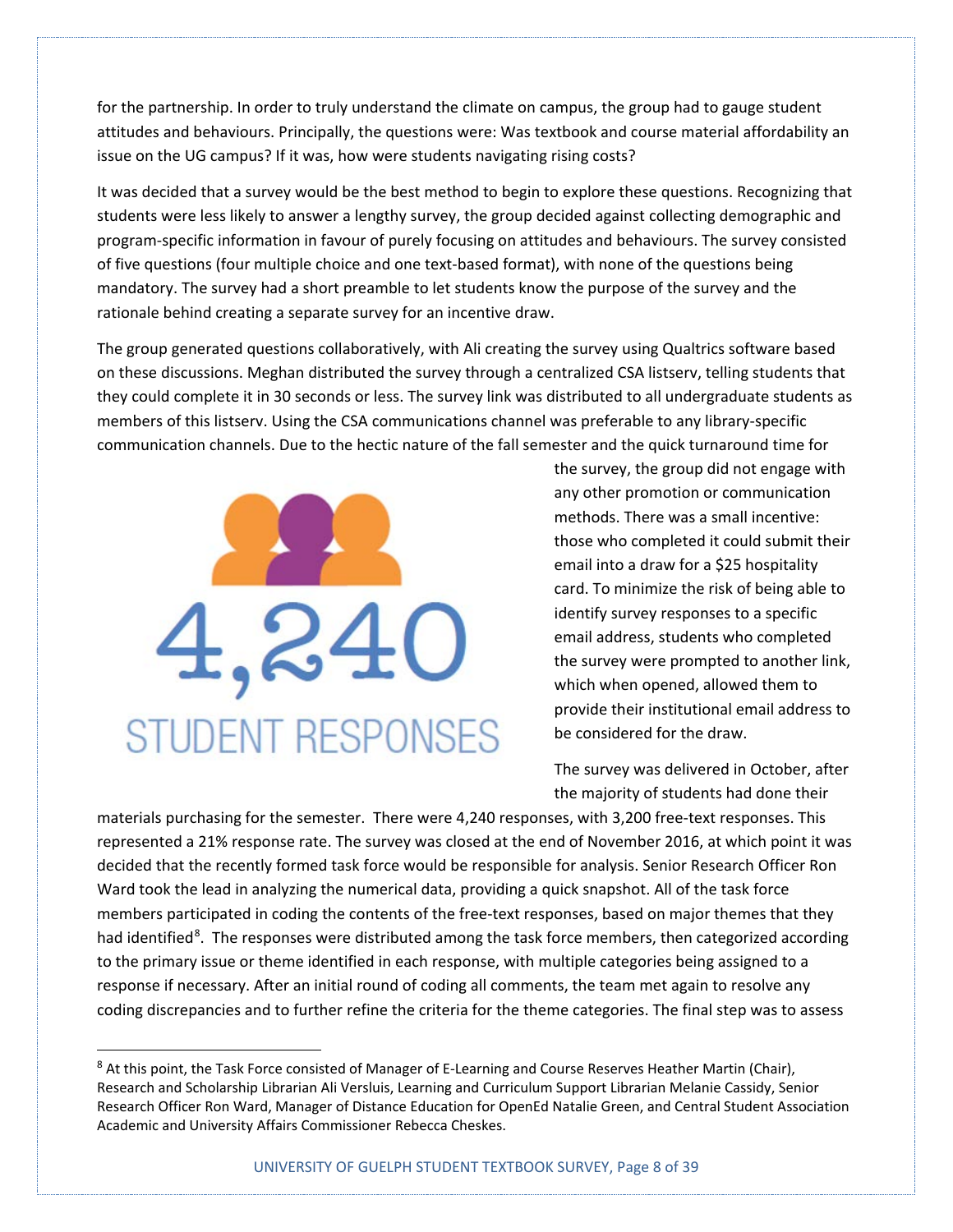the relative frequencies of the issues raised in the free-text responses. Results were grouped by whether or not an individual had or had not always bought course textbooks, then examined among those lines.

The Task Force did not do any significance testing in this survey analysis process because there had been no preplanned treatment or specific research question posed. The purpose of the survey was primarily opinion probing to help understand the extent and possible attributions surrounding this issue.

# Survey Questions

The survey consisted of five questions: four were multiple choice and one was text-based. Students who answered "Yes" to Question 2 were asked to respond to two additional questions. Both Question 2b and Question 3 included a free text component for students to provide a further explanation of their answer selection if they desired. None of the questions were mandatory. This was essentially so that students who did not feel comfortable providing an answer did not have to.

The intent of the survey questions was to obtain information from students on the following specific issues:

- how much they spent on textbooks in the current semester
- whether they had ever opted not to purchase a textbook for a course
- if they did not purchase a textbook, what approaches they used to compensate for not having the textbook
- if they did not purchase a textbook, how concerned they were about not having the textbook
- if they saw a downside to not having a textbook, and if so, what the downside(s) were

Although the word "textbook" was in the survey title and preamble, it was our intention to capture all the associated materials that this included: course packs, novels, workbooks, or other materials. We were primarily interested in investigating ideas and attitudes for the spectrum of required materials.

See Appendix A for the complete contents of the survey, including the full text of all the questions and the preamble.

### Survey Responses

#### **Student spending on textbooks**

The first question on the survey asked students to report the total dollar amount that each of them had spent that semester on purchasing textbooks for all of their classes. Students were asked to indicate the total amount spent by selecting from a range of dollar amounts, with the lowest being zero and the highest being "More than \$1,500."

In total, 4,240 responses to this question were completed. The chart below summarizes the results and shows that there was substantial variation in the amounts students spent on their textbooks.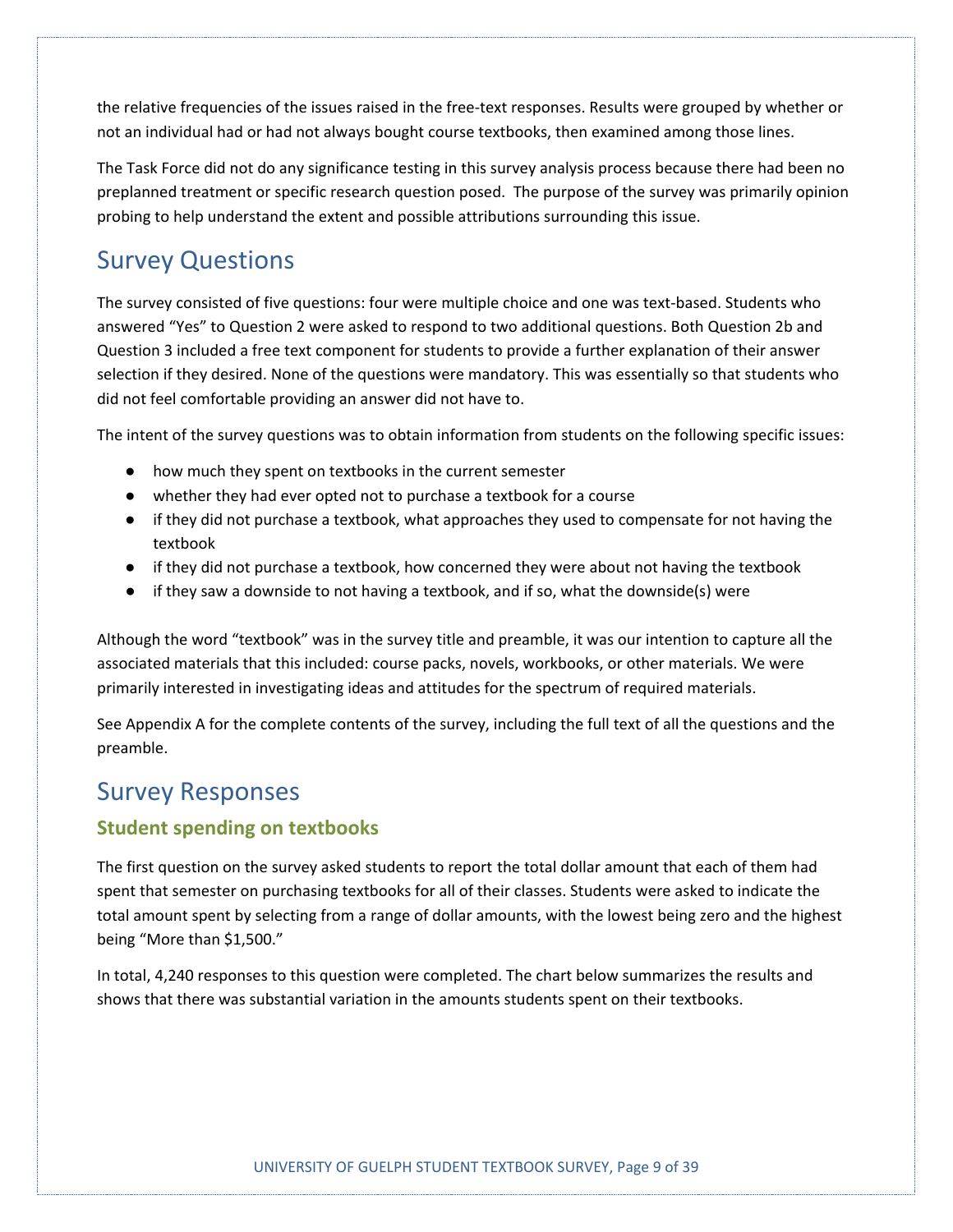

Almost 30% of the students who responded reported spending more than \$500 on their textbooks for the semester. However, less than 1% of respondents reported spending \$1,000 or more on textbooks. The most frequently chosen category of spending was the \$250-\$500 range, followed by the \$0-\$250 range. Seventytwo percent of students reported spending less than \$500 in total on their textbooks, and 92% of all respondents spent less than \$750.



In general, the amounts students reported spending on textbooks during the fall 2016 semester was less than we had anticipated. However, there were a number of unknown factors that may have impacted these results. As we did not collect any demographic data, it was impossible to know how many respondents may have been part time students taking only one or two courses, resulting in lower total textbook costs. We also could not tell whether all of the courses students were taking actually required the purchase of a textbook. Neither could we tell if students had opted to purchase textbooks for only one or two of their courses, and find alternate solutions for the remaining courses. However, based on the responses to the other questions on the survey, as well as the extensive comments that

students provided, it seems highly likely that the reported totals were impacted by students opting not to purchase at least some of the required textbooks for their courses.

The addition of a survey question to find how many of their courses students chose to purchase textbooks for, would have provided some useful context. Another option would be to ask students the total cost of purchasing all textbooks for all the courses they were enrolled in versus what they actually spent.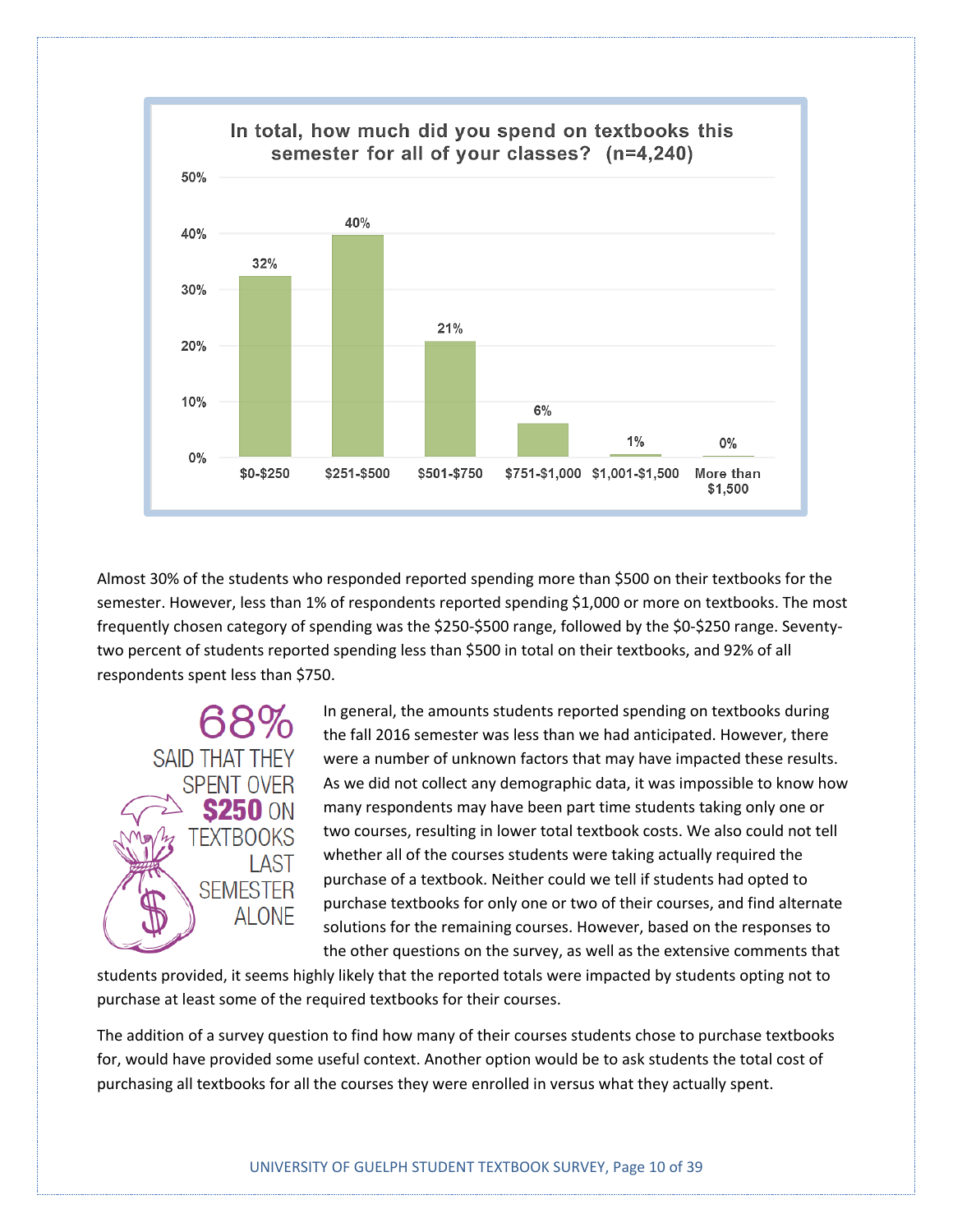#### **Textbook purchasing decisions**

The second question was in a multiple choice format, asking students to report whether they had ever opted not to purchase a textbook. Respondents could select either yes or no. There was no timeline attached to this question, as we were interested in whether students had ever made this choice, not just whether they had done so recently.

In total, 4,240 responses to this question were received. The chart below summarizes the results, showing that the majority of students indicated that they had not purchased a textbook at some point.



Over 56% of students reported that yes, at some point they had opted to forgo buying a required textbook. This number was lower than the task force had anticipated, given that the question was not tied to a particular semester. This may be partially explained by the semantic construction of the question ("have you ever not"). This language, when coupled with the answer no, results in a double negative, which may have caused some confusion with respondents. The percentage of students who reported that no, they had never decided to forgo purchasing a required textbook was slightly over 43%. This number could also have potentially been skewed by first year students, who having no context for the post-secondary experience, tend to be more likely to purchase.

This question also did not assess the extent to which the group who answered "Yes" were opting not to purchase textbooks. There was no differentiation made between those who routinely forgo purchasing textbooks and those who had only done so on one occasion. However, some of the comments received in the last question of the survey seemed to indicate that many of the respondents routinely made the decision not to purchase a textbook.

We also discovered a relationship between the amount students spent that semester on textbooks, and

#### UNIVERSITY OF GUELPH STUDENT TEXTBOOK SURVEY, Page 11 of 39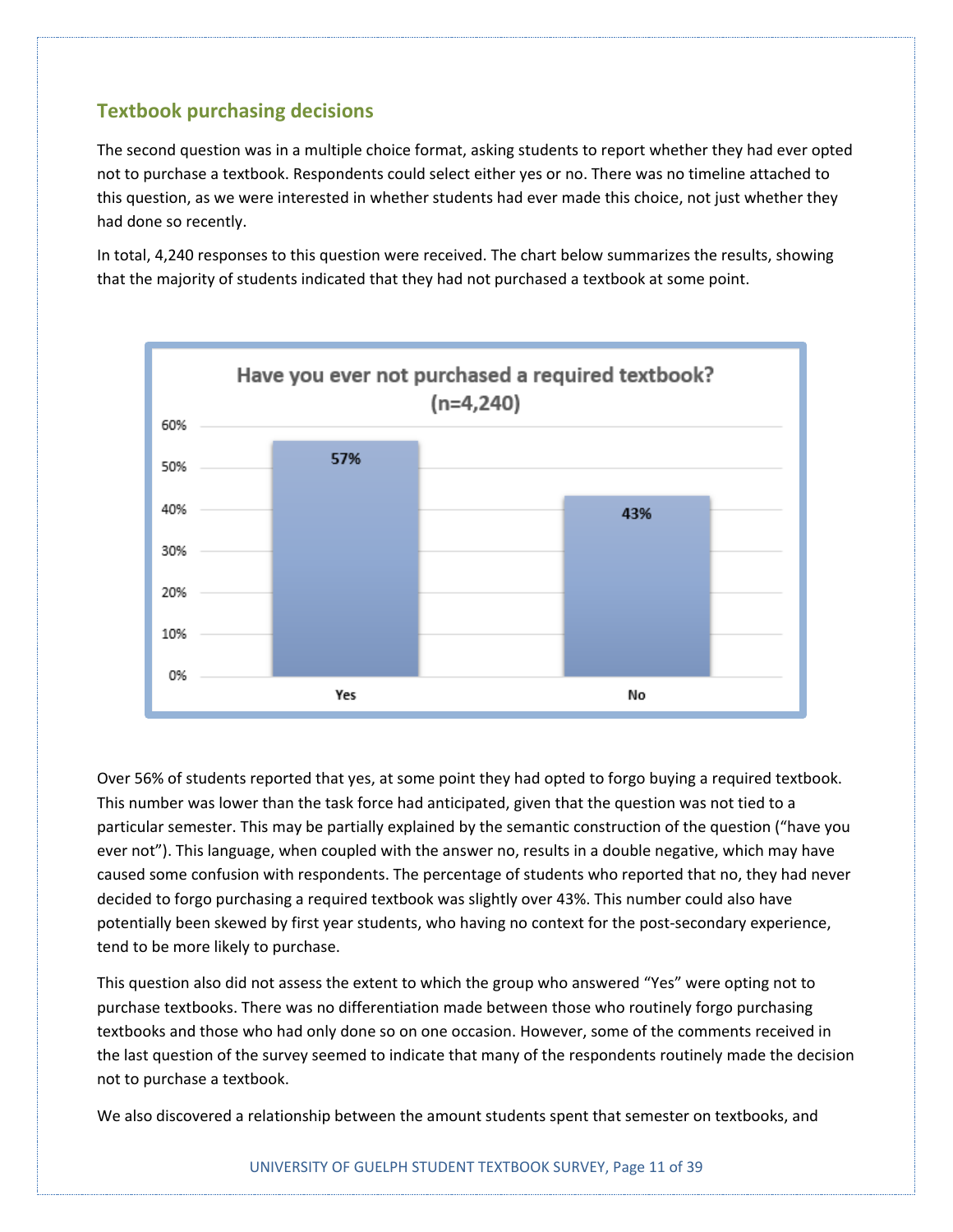whether or not they always purchased required textbooks. The graph below shows that the more or less students reported spending on textbooks, the more likely they were to have not purchased a textbook on at least one occasion.



These results perhaps indicate that students whose textbook costs are at the high end of the scale may have greater incentive not to purchase at least some of them, while those who reported spending less perhaps did so because they frequently opt not to purchase textbooks.

#### **Alternatives to purchasing the required textbook**

This question was provided through skip logic, meaning it would only be displayed if someone selected yes to the previous question. The purpose was to find out what alternatives were used by the students who did not purchase the textbook. This question was answered by 2,374 respondents.

Students were asked to select an answer from one of five options: using the library's copy, using a friend's copy, downloading a copy, not using a textbook at all, or "other." For those students who selected the "other" category, a free text field was provided so that students could specify their alternative solution. The majority of students who answered this question reported that they actually did not use a textbook at all. The next largest category was the students who reported using the library's copy, followed by those who downloaded a copy. Using a friend's copy was the least popular of the specific choices provided, with the exception of the "other" category.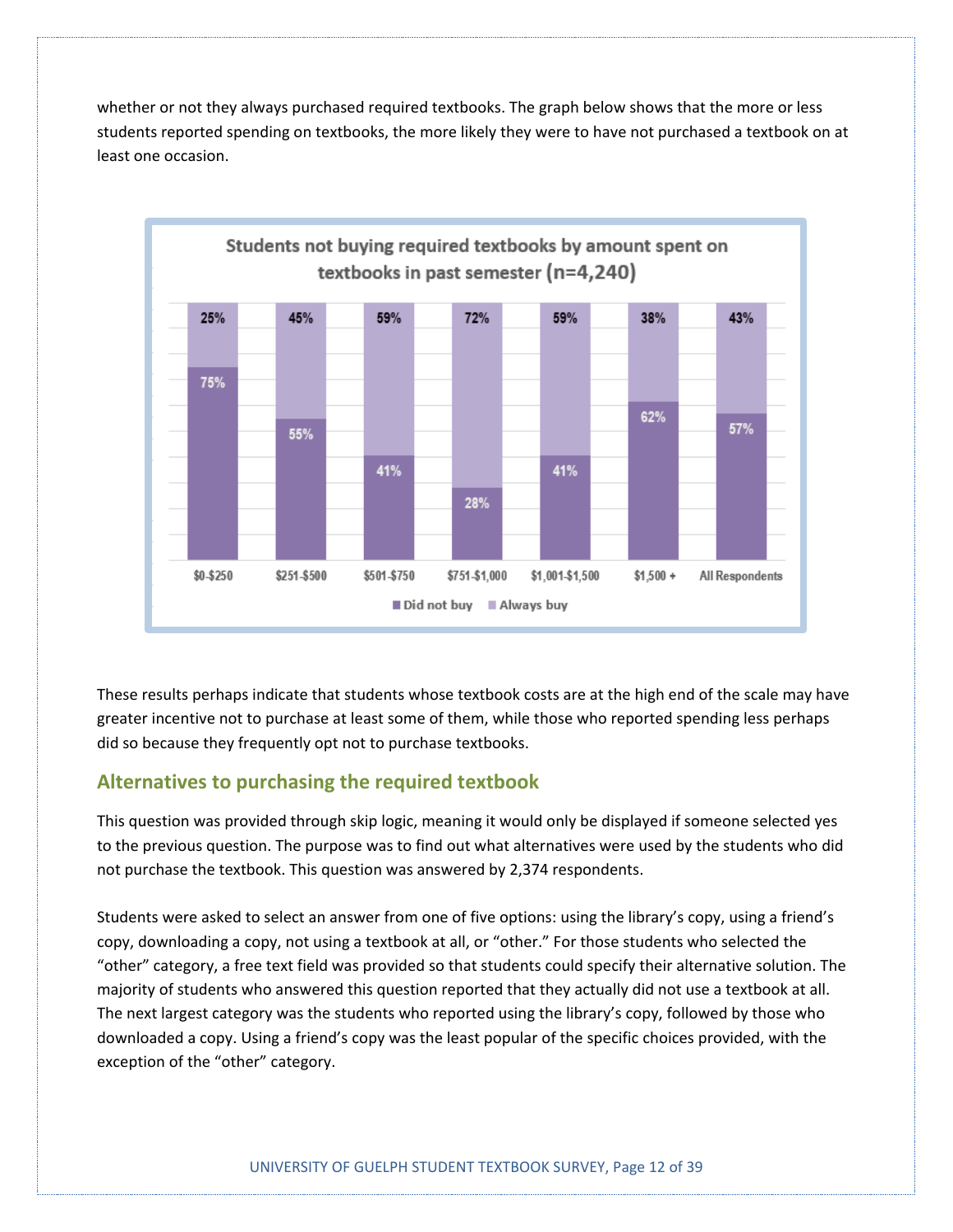

For the 5.5% of students who selected "other," most included an explanation in the free text field provided. These other options for accessing the textbook included torrenting, visiting the public library, Googling information, buying a different edition, relying on group members, or (in the case of a few enterprising students) purchasing a copy from Amazon, making notes, and then returning for a refund. The most common explanation for "other" was that they actually used a combination of the options listed.

57%

**HAVE OPTED** 

**NOT TO** 

**PURCHASE** 

A REQUIRED

**TEXTBOOK** 

**Level of concern about not having the textbook**

This question was also provided through skip logic. It would only be seen by those respondents who had indicated that they had not purchased a textbook in the past. Its purpose was to gauge the level of concern those students had felt about not purchasing a textbook. This question was answered by 2,374 students.

There were three options for this question: very concerned, somewhat concerned, and not at all concerned. The majority of students (over 60%) were somewhat concerned about not having the textbook, while 27% of students were very concerned about not having the textbook. In total, 88% of the students who responded to this question reported some level of concern over not having the textbook.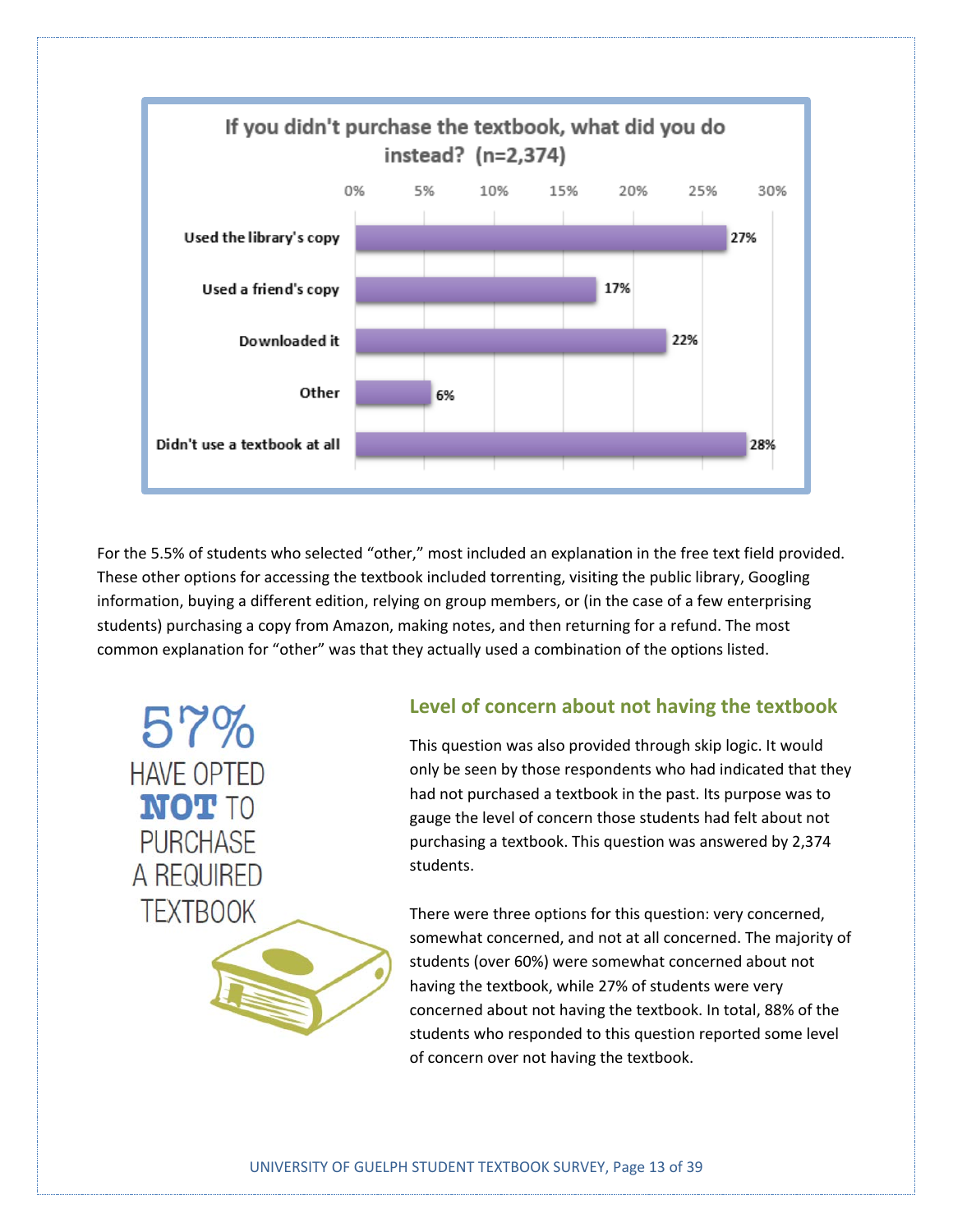

Levels of concern chosen by the respondents varied somewhat based on the method they had chosen to compensate for not having the textbook. For example, students who used the library's copy, or used a friend's copy, reported the highest levels of concern overall, while students who downloaded a copy were the most likely to report that they were "not at all concerned." This may be explained by the fact that students who downloaded a copy actually had the textbook available, while those who borrowed copies likely did not.



Interestingly, the group of students who did not use a textbook at all were less likely to report that they were "very concerned" and more likely to report that they were "not at all concerned" than those students who used the library's copy or borrowed from a friend. It is possible that students who did not use a textbook at all had either discovered that they actually did not need the textbook, or, that they avoided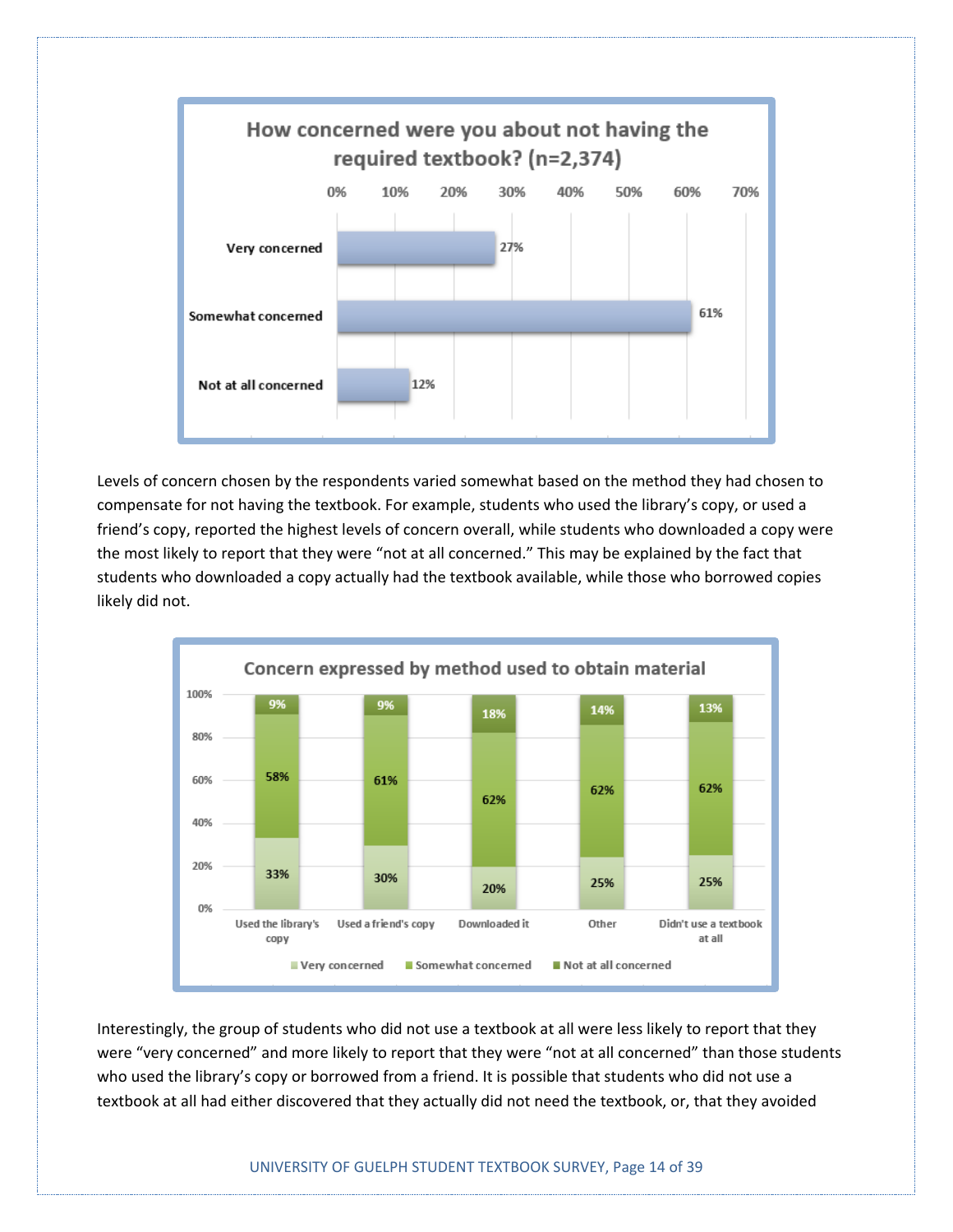some of the logistical difficulties experienced by students who tried to use the library's or a friend's copy.

#### **Downsides of not purchasing the required textbook**

All of the survey respondents were asked to indicate "Yes" or "No" to the question of whether they saw any downsides to not purchasing a required textbook. Those students who answered "Yes" were asked to provide an explanation. This question was answered by 4,177 students, with 3,221 of those students providing additional comments.

An overwhelming majority of students responded in the affirmative to this question, with only 14.5 % of respondents indicating they did not see any downsides. Of the 85.5 % of respondents who did see a downside, more than 90% of them also provided written comments to explain why.



That such a significant number of students reported negative consequences when textbooks are not purchased suggests that there is a strong belief among students that the textbook is an essential component of most courses. When this finding is considered alongside the fact that 60% of students reported that they have opted not to purchase textbooks at some point, the conclusions are troubling and raise further questions. If students feel that having a textbook is critical, and if they do not purchase a textbook, what impact might this be having on their academic success, their stress level, their physical and emotional well being, or their social relationships? Are there also implications for students who reported that they always purchase textbooks, such as financial pressures, concerns about the value of the textbook, or anxiety about whether they should purchase a textbook or not?

The majority of students who completed the survey provided additional comments in the "Please explain" section of this question, helping to provide some insight into some of the questions raised.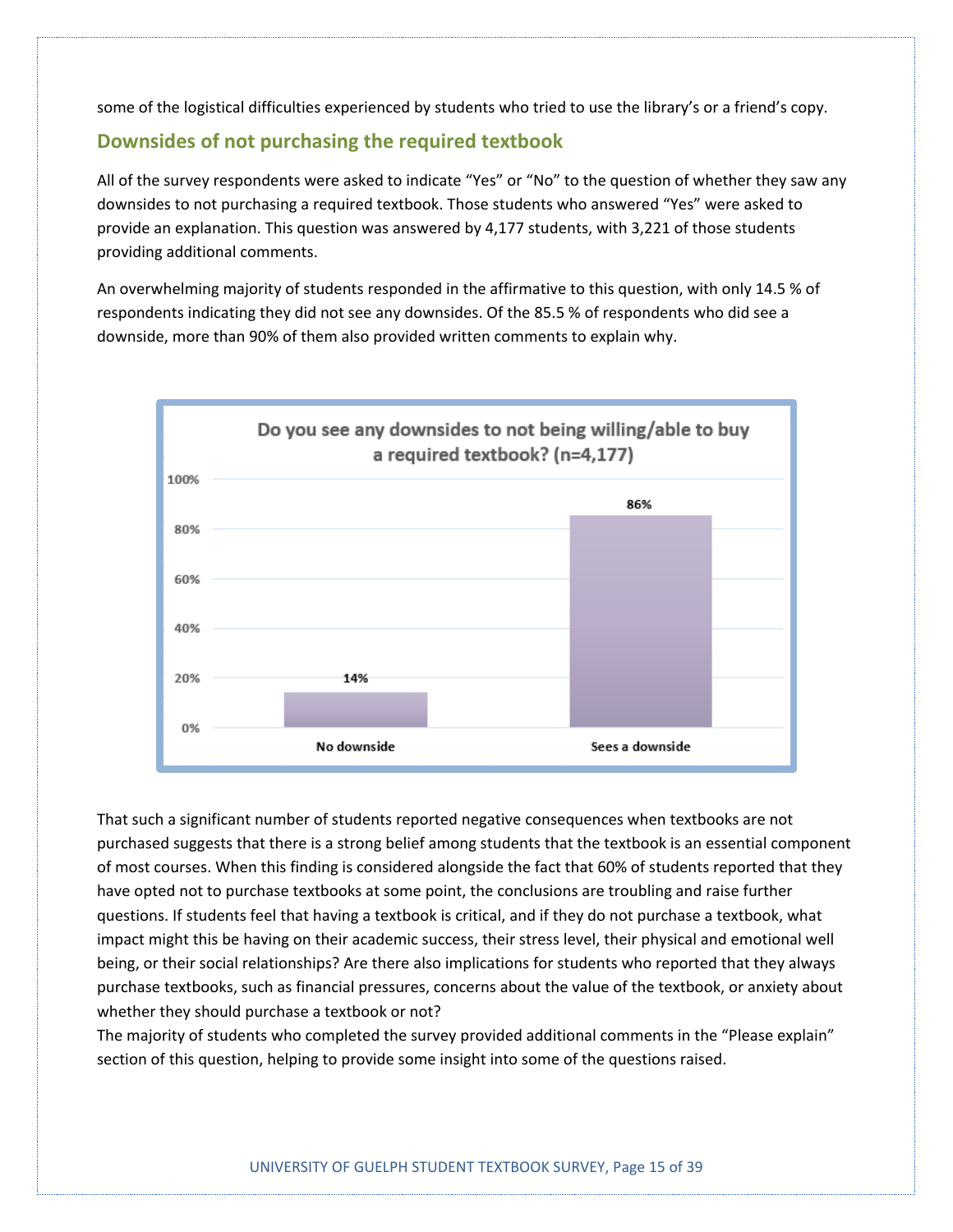#### **In their own words: students comment about the downsides of not purchasing textbooks**

Seventy-six percent of the students who responded to the last question of the survey supplied additional comments to further explain why they felt there was a downside to not purchasing a textbook. Collectively, these 3,221 comments reveal much about students' perceptions of textbooks and their relationship with them. Moreover, the responses also provide insight into students' behaviours, motivations, perceptions and beliefs, as well as their anxieties and frustrations. Overall, the comments are remarkably consistent with each other with respect to the issues of importance that they address.

For a complete list of the final set of categories and subcategories used to analyze the comments, see Appendix B.

#### *Comments: students who did not purchase vs. those who always purchase textbooks*

When asked to elaborate on why they felt there was a downside to not purchasing a textbook, comments were received from both those students who indicated they always purchase textbooks and those who indicated they do not. Interestingly, respondents in the former category were slightly more likely to provide comments than those in the latter category. Seventy-nine per cent of respondents who always purchased textbooks provided comments, compared to 74% of those who indicated they did not always purchase required textbooks.



It is difficult to determine whether the difference in response rate by these two groups of students is important. We speculate that the students who indicated they had opted not to purchase a required textbook at least once were required to answer two additional questions on the survey, thus it may simply be that they felt less inclined to comment on the last question as they had already spent more time than

UNIVERSITY OF GUELPH STUDENT TEXTBOOK SURVEY, Page 16 of 39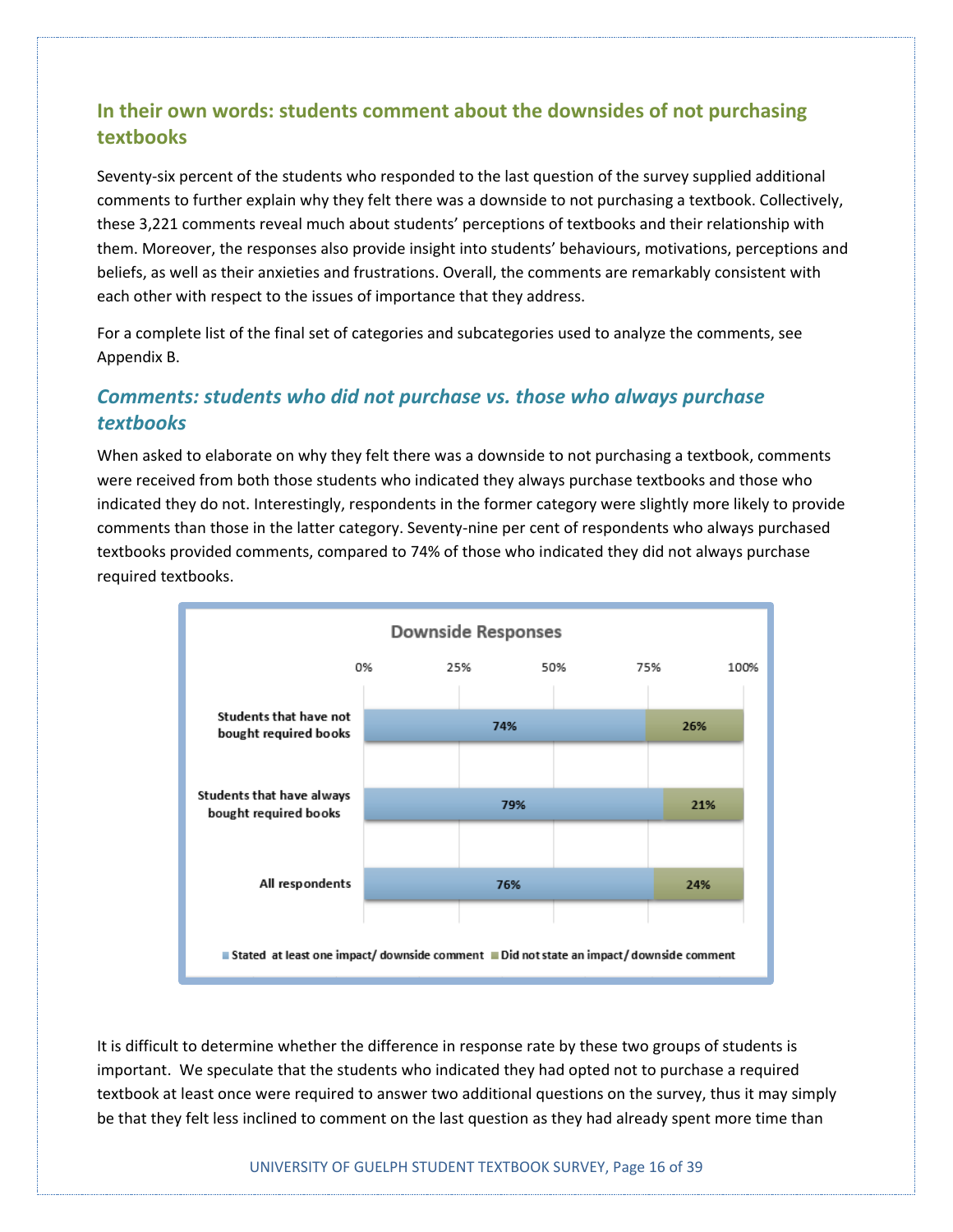they intended to on completing the survey. Similarly, it is also possible that students who always purchased textbooks felt that they needed to justify their reasons for doing so.

When reviewing the content of the comments provided, it became evident that there were also some differences in the two groups of respondents when it came to identifying the nature of the downsides they reported. More detail about the content of the comments is included in the sections below, grouped according to the primary categories or themes that the task force identified.

#### *Impact on Academic Success*

The most commonly reported downsides for the survey respondents related to their academic success, with 88% of the students who provided comments indicating that not purchasing a textbook would or may have affected their ability to do well in the course. Interestingly, when split according to whether or not they always purchased textbooks, the students who always bought were more likely to report academic issues as being a downside of not purchasing, with 95% identifying it as an issue in their comments. It would seem that fear of potential academic consequences may be one factor influencing students who decide to always buy textbooks. Students who had opted not to buy a required text at least once also were in strong agreement that doing so would impact them academically, but this was to a lesser extent (82%) than their peers who always purchased texts.



In general, students' comments about the academic impact of not having a textbook fell into six subcategories:

- reduced learning and understanding of the course content
- lack of access to important information related to the course curriculum
- lack of access to assessment materials or materials that would be required for tests and exams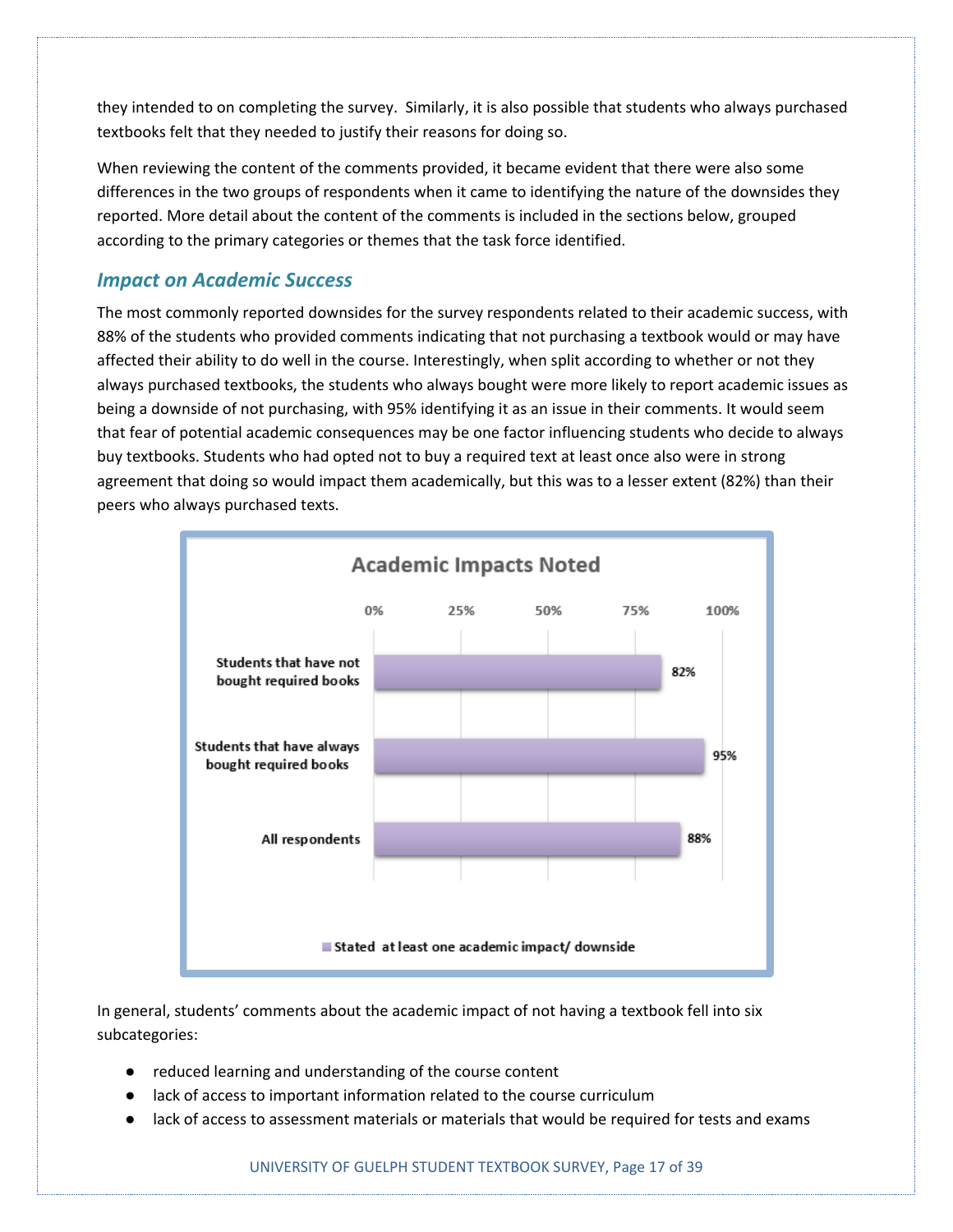- falling behind in class
- receiving lower grades
- being disadvantaged in comparison to their classmates

The chart below illustrates the extent to which each of these impacts was cited by the respondents. Note that the percentages do not add up to 100%, as students often reported more than one of these impacts in their comments.



#### **Academic impact: missing important information related to course curriculum**

The most often mentioned academic impact of not having a textbook was the lack of access to content critical to the course curriculum. Of all the students who noted academic downsides to not purchasing a textbook, 50% of students who didn't purchase a textbook had noted this, compared to 52% of students who always purchased textbooks.

Students who had opted not to buy textbooks indicated that they felt they were missing out on important information that in some cases could not be found anywhere else. "Always felt like I didn't have access to all the course information," noted one student, "and overall it made me feel unprepared." Another student reported, "[you] can miss out on key content and information, tips or homework examples."

"I won't be able to participate in class as much," remarked another of the survey respondents, "therefore I won't receive the full experience of any lectures requiring the textbook."

Students who said they always purchase the required text also stressed the importance of textbook content. "Homework is based on it, assignments may be based on something in the textbook, [you] may be required to learn concepts in the textbook," noted one student. Another student summed up their thoughts on not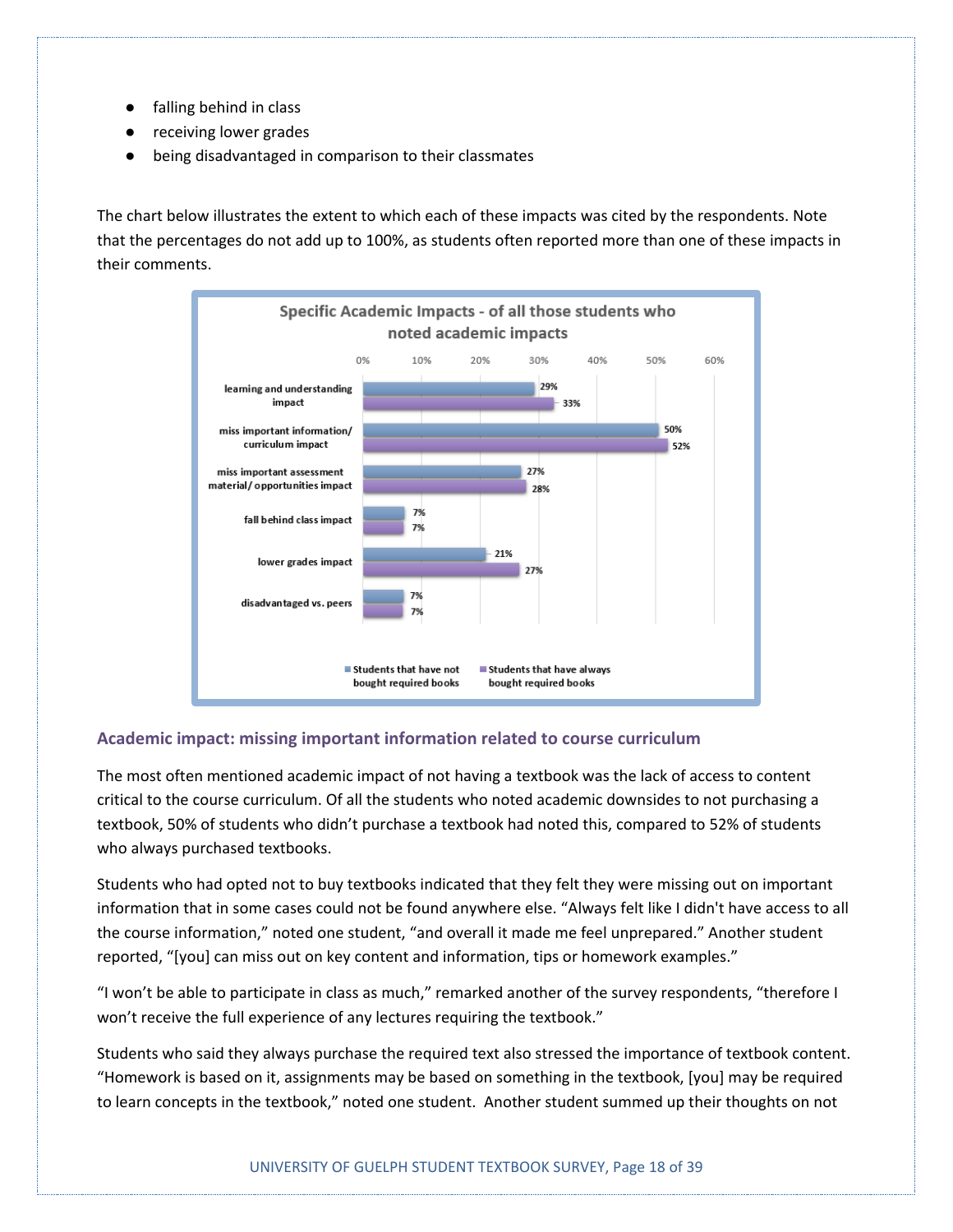having a textbook as follows:

*"As a student you don't have access to one of the main course materials you need to succeed. It makes studying more difficult and if the prof uses the textbook to frame the course it becomes harder to follow. I've been in multiple courses in which the textbook readings were the basis of the lectures and you needed to have the information in order to fully understand the deeper examination done in class."*

Some students also mentioned that having to miss a class was problematic if you did not have a textbook, as it was not possible to catch up on the content you had missed. Several also commented on how the textbook provided clarification on concepts they had difficulty learning from lectures alone. Another common downside that students reported was the inability to follow along in class when the instructor referred to specific pages in the textbook.

Many of the comments suggested that instructors rely heavily on textbook content when teaching. One student simply stated, "Profs expect you to have it."

#### **Academic impact: reduced learning and understanding**

Students also expressed concern about the degree to which they were unable to learn and understand the course material when they did not purchase a textbook. This was the second most frequently cited downside for those students who reported academic impacts, for both students who purchased textbooks (33%) as well as those who did not (29%). Students who commented in this category were often focused on the impact on their own expectations for learning, rather than on grades or other markers of academic success.

"I was not able to learn in depth about the topics that were not covered in class," commented one respondent. Another indicated that not having the textbook resulted in "less understanding of the lecture material."

"The knowledge that is meant to be conveyed in the course will not fully be part of my learning experience," lamented a student who had opted not to purchase a textbook. One student also grudgingly noted that having a textbook would "maybe support better understanding, but [I] cannot afford to pay hundreds of dollars unless is it required."

Students who always purchased textbooks also felt strongly about textbooks being vital to learning. "Much of learning in university is self taught and the textbooks typically do a great job of walking through concepts," commented one. "Not all material is covered in detail during lectures so being able to have a textbook for that class allows you to expand your basic knowledge of something and truly understand what you are here to learn about," wrote another student. "Textbooks are expensive, but they are almost mandatory in order to get the full experience of learning during university."

Some students also remarked on how textbooks were critical for students with particular learning styles: "Textbooks are a valuable method of learning, especially for those who are tactile and visual learners. Not being able to buy them therefore would be a detriment to those who learn this way…."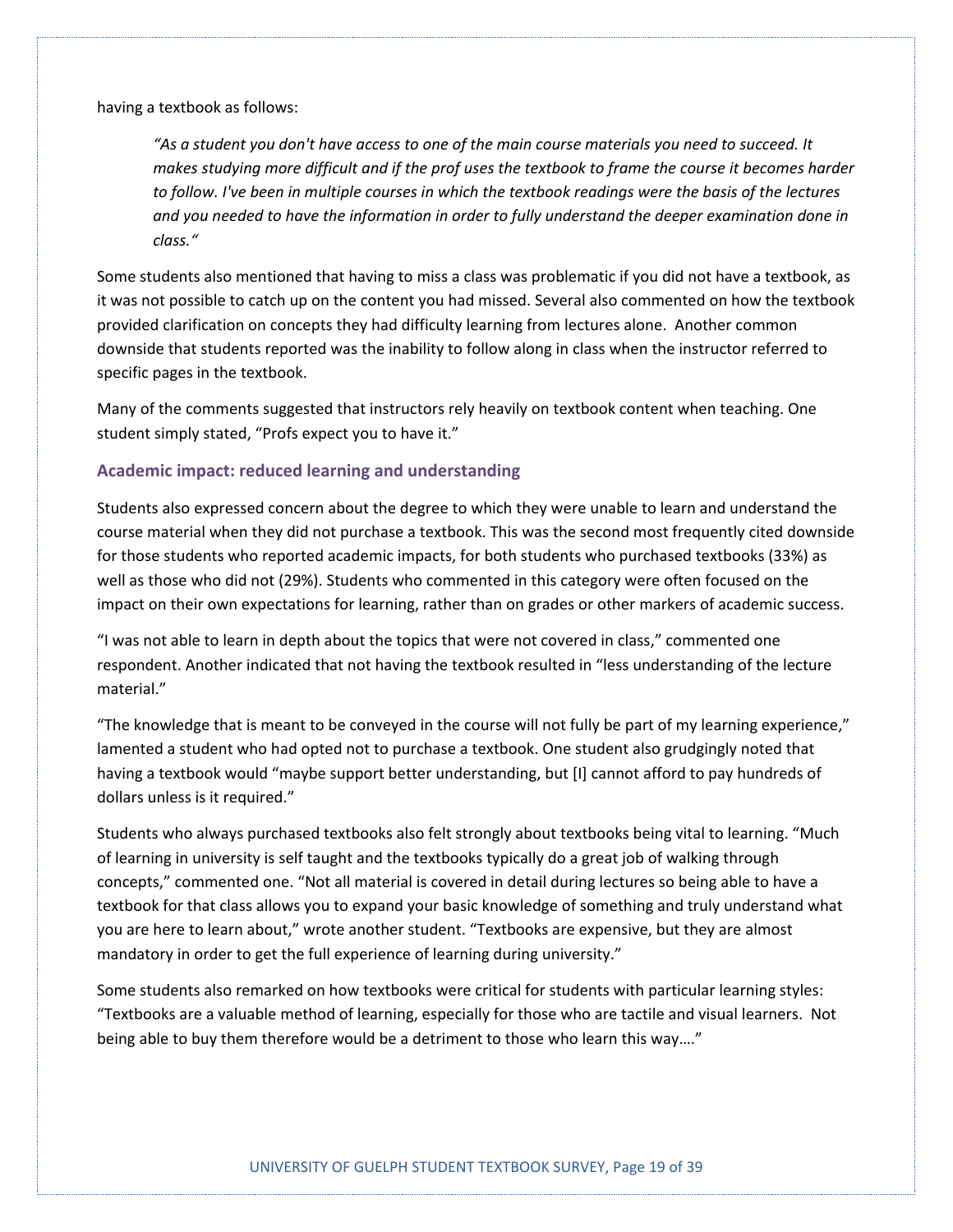#### **Academic impact: missing information essential for exams and other types of assessment**

Many students specifically commented on how not purchasing a textbook had negative consequences for assessment. The frequency with which this impact was mentioned was consistent across both groups of students: 27% for those who had not purchased a textbook, and 28% for those who always purchased textbooks.

In some cases, students reported that the ability to complete assessment requirements depended on having an access code which can only be obtained by purchasing a new copy of the course textbook. "All textbooks for my courses this semester had an online portion that is included with the textbook and required for the course," one student commented. "Without the code the course cannot be completed." "You miss out on important course material that is required for tests/quizzes/participation grades," reported another.

In other comments, the relationship between the textbook and assessment practices was less direct, although the impact was no less noteworthy. For example, students reported that exam and test questions were based on textbook content, or required readings for assignments were found within the course text, putting those students without a textbook in a disadvantageous position.

86% **REPORTED ACADEMIC DOWNSIDES TO NOT PURCHASING TEXTBOOKS** 

"Professors always take questions directly from the textbook that are

not in their lecture notes," one respondent remarked. Another student said, "there is always information on the midterms/exams that pertain to textbook readings only (not covered in class). By not being able to afford the textbook, we miss out entirely on getting these answers." One of the comments put it this way: "Assignments/quizzes/etc.. based solely on textbook readings make it almost like we're paying for our grades."

Many students also noted that textbooks were critical study tools, as they contain practice problems and solutions that may not be available anywhere else. "It helps for midterms. Only found this out after I did poorly and then had access to textbook," one student reported.

Another frequently noted downside was that students without a textbook are at a disadvantage when it comes to open-book exams. As one student noted, "several courses have open textbook midterms/quizzes, not having this resource greatly reduces your chances of success."

#### **Academic impact: lower grades**

Impact on test marks and final grades was also a common concern. Of all of the respondents who mentioned academic impacts, this concern was expressed by 27% of the students who always purchased textbooks, and slightly less so (21%) by the students who had opted not to purchase textbooks. While comments in this category overlapped somewhat with comments about learning impacts and assessment impacts, the common thread in this case was that students felt there was a direct link between not having the textbook and receiving lower marks in a course.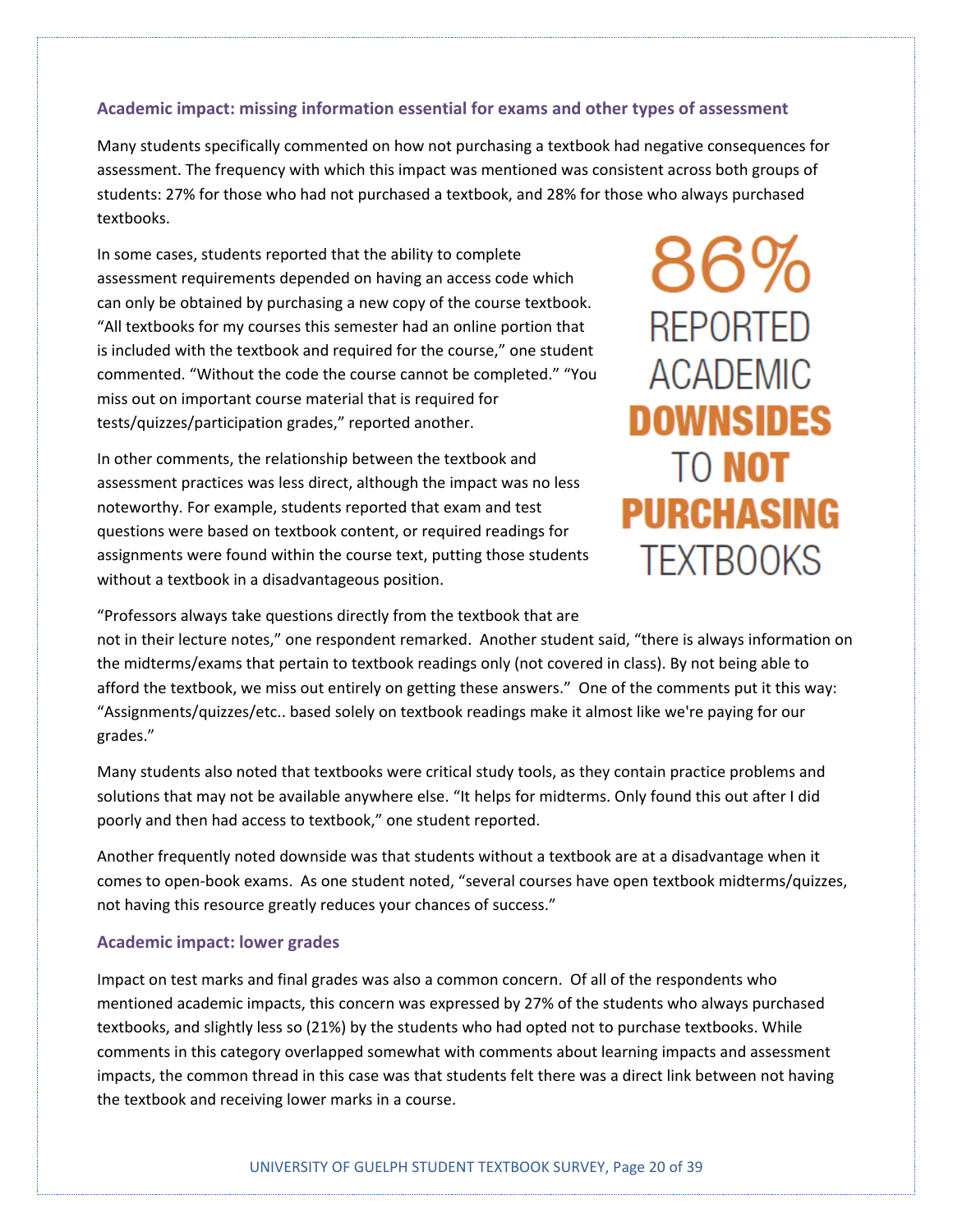One student described it this way:

*"For one of my classes I studied purely lecture material and went into the final exam realizing that the majority of questions were on textbook material. I had to completely guess over 50% of the exam. This dropped my mark substantially in a course I could have done really well in if I had bought the textbook. But it was way too expensive."*

Some of the comments suggested that a student's final grade in a course was also impacted by the stress induced by not having the textbook. "Not being able to purchase a required textbook puts you at risk [of] not be properly prepared, creating stress," a student reported, "which directly affects your mark in the given course." Another comment noted "it affects your grade in that class, due to lack of confidence, lack of resources, and obviously lack of knowledge."



A small number of students suggested that settling for a lower mark in a course was a choice they made in order to have funds available for other necessities. "It's a sacrifice of around 15% off my final grade but sometimes it's worth it," was one student's perspective.

Another pointed out "if you can't afford to buy a textbook you have less opportunity to learn than your classmates. Your grade could be lower solely because you are not from the same socioeconomic background."

#### **Other academic impacts**

Survey respondents also reported that falling behind in class was a significant impact of not purchasing a textbook, as was the feeling that they were at a disadvantage compared to the others in the class that had purchased a textbook. Each of these two downsides were reported by 7% of all students who reported academic consequences in their comments.

Comments on falling behind ranged from "time management becomes more complicated" to "harder to stay up to date with course readings" to "[you] fall behind in class and don't know what the HELL IS GOING ON." In some cases, the comments linked the inability to keep up with coursework to difficulties in finding alternate sources of information, or challenges with getting their hands on a library or friend's copy of the textbook. In other cases, students felt falling behind was a result of feeling less prepared for classes and less knowledgeable about the course content. "You constantly feel behind and nervous that you are missing something," one of the respondents confessed. Another stated, "[it] means I will not always be able to follow along in class and participate in discussion."

Similarly, students commented on how not having a textbook made them feel that they were at a disadvantage with respect to their peers. "I feel like students with the financial resources to purchase the textbook had a better opportunity to succeed in the course," said one respondent. Another felt that "you're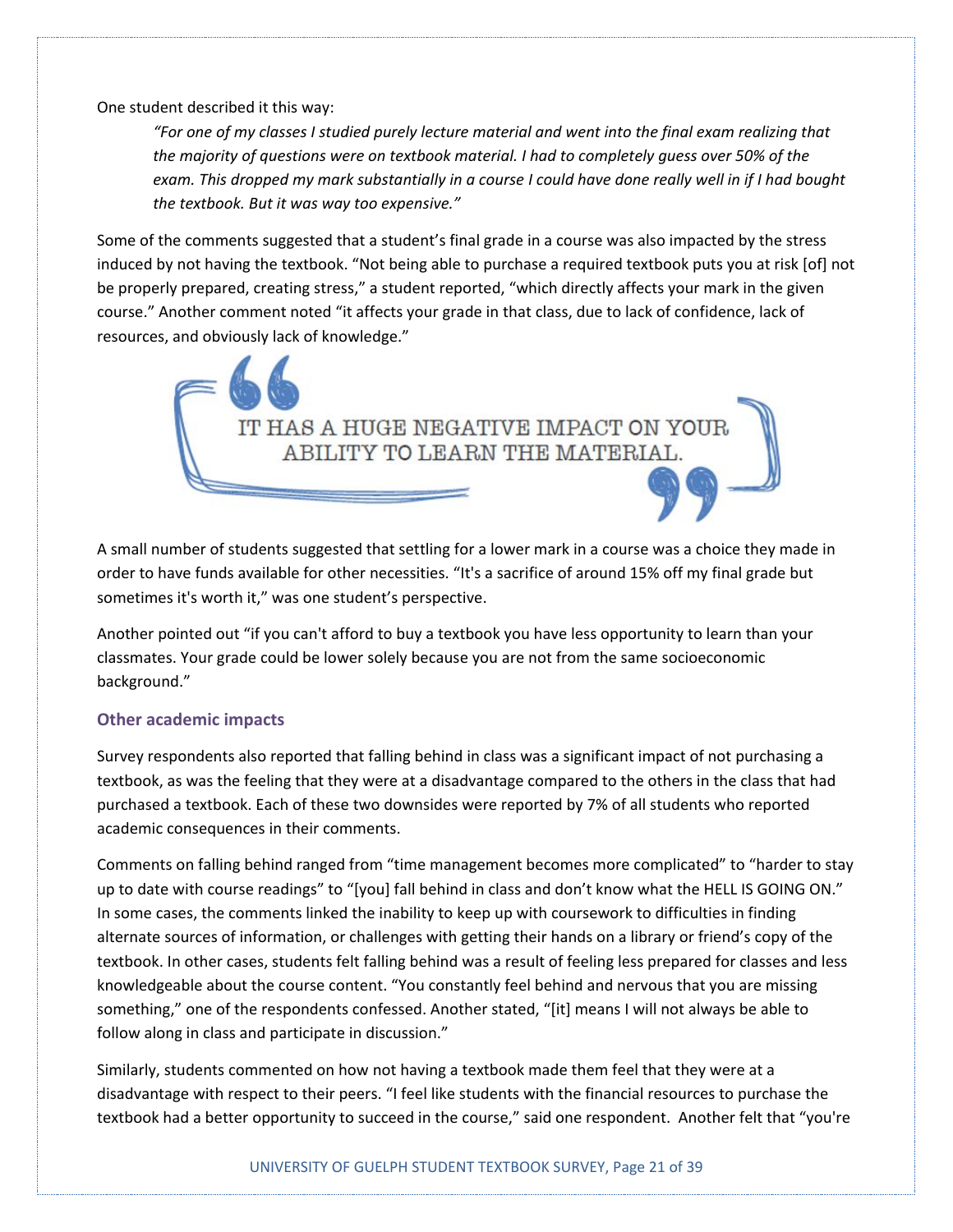getting less out of your education than someone who is financially capable of buying personal copies of all of the books. It is not fair."

#### *Functional Impacts*

Some of the downsides that students reported fell into categories that the task force labelled as "functional" downsides. In other words, these were impacts not directly related to academic success, but which nevertheless were considered to be negative consequences by the students who commented on them. In most instances, these were issues of a practical nature, which focused on the impact on students' day to day activities and behaviours.

Functional downsides were noted far more frequently by students who had not purchased a textbook than by those who always purchased them. As the chart below illustrates, only 11% of students who always purchased textbooks anticipated any kind of functional downside, while these kinds of issues were identified by 25% of the respondents who did not always purchase textbooks. This suggests that students who always purchase textbooks may have less awareness of some of the practical frustrations experienced by the students who are living with the reality of doing without textbooks.



In general, students' comments about the functional downsides of not having a textbook fell into five subcategories:

- impact on time management; inconvenience
- not having a print copy
- issues with accessing a library copy of the textbook
- dissatisfaction with alternative options
- accessibility impact

The chart below illustrates the extent to which each of these impacts was cited by the respondents. Note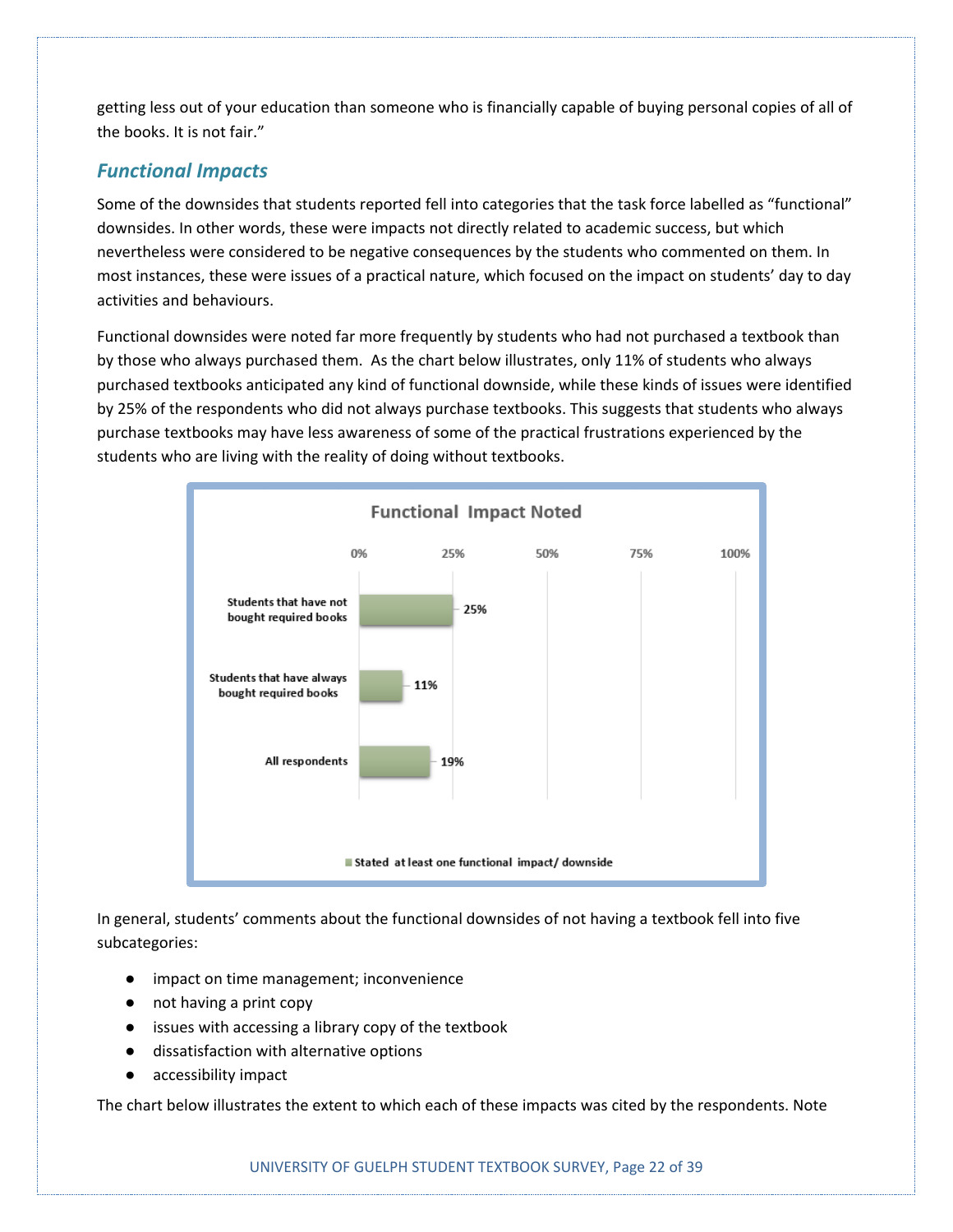

that the percentages do not add up to 100%, as students often reported more than one of these impacts in their comments.

#### **Functional impact: time management/inconvenience**

Of all the functional downsides to not purchasing a textbook that were noted, the most frequently cited was the impact on time management, or in other words, the inconvenience of not having a textbook. Again, this issue was noted far more frequently in the comments of students who had actually lived through the experience of not having a textbook (65%, vs. 50% for those who always purchase textbooks).

Comments on how the lack of a textbook impacted the students' ability to manage their time were wideranging, but generally focused on the challenges of having to find the textbook content somewhere else. "Always having to go to the library to borrow a copy is time consuming and inconvenient sometimes, especially when the library is busy," noted one student. "You don't get access to the materials at a convenient time; sometimes forced to cram because of textbook availability...get readings done late," commented another student.

"Quickly looking up things is difficult if you need more clarification" one student explained, "often I'm at home and am like 'if I had the textbook now that would be quick to look up'. Instead I have to search through the internet." Other comments cited: "inability to work with the textbook for long periods of time", "having to inconvenience others," and "accommodating to other people's schedules" as typical problems they encountered when finding alternate access to the course textbook.

"For students living off campus there are few valid alternatives," pointed out one of the comments. Other students noted that they were at the mercy of library hours and bus schedules.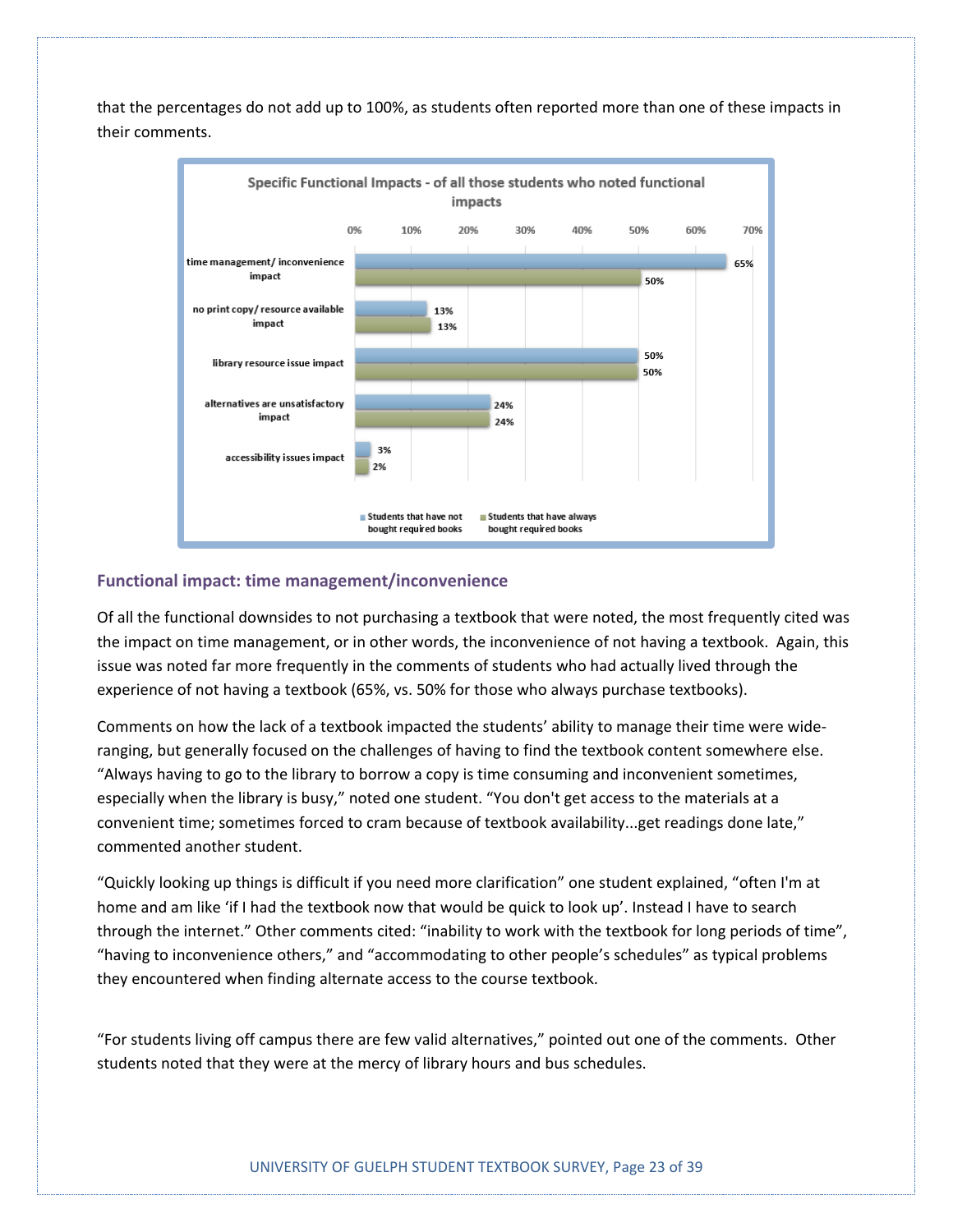#### **Functional impact: library resource availability**

Closely linked to the issue of time management and inconvenience was the problem of getting access to a copy of the required text in the library. Recall that 27% of students who did not purchase a textbook reported using a copy in the library instead. Also, students who reported multiple approaches to accessing the necessary textbook usually included borrowing a library copy as one of their options.

Of all the comments that made reference to some kind of functional downside, 50% noted that access to a library copy of the textbook was problematic. This was equally true for both students who always purchased textbooks, and those who did not.

LOWER MARKS, TROUBLE FOLLOWING

ALONG IN CLASS, FALLING BEHIND...

While the inconvenience of having to go to the library to access a copy has already been noted, comments in this subcategory also focused on the availability (or lack of availability) of library copies, the high demand for them, the limitations on the amount of time a library copy could be borrowed for, and the inability to use library copies outside of the library premises. $9$ 

Many students commented on the fact that the library copies are in high demand, and there are often insufficient copies on reserve for the number of students needing them. "There are usually so few copies on reserve at the library that it's tough to get your hands on a copy near midterms/exams," was a common complaint. One student remarked, "Library reserves are not enough for all the textbook nonpurchasers," while another student noted, "It is very difficult to sign out the course reserve books from the library because so many students are in the same position with not being able to afford the textbooks."

Some students suggested that the excessive demand for limited numbers of reserve copies of the textbook was creating stress among students who were competing for access. "I always had to read in the library to get the information, and had to compete with the others in my class who were doing this so that I could read it. Very frustrating," one student lamented. Another said, "If you're in an online course, and you need the textbook but don't want to buy it, literally everyone fights for it at the course reserve section in the library."

Students also felt that the library's course reserve policies for print copies of textbooks were problematic. While the library's 2 hour, in-library use only policy is intended to maximize access to high-demand items for

<span id="page-23-0"></span><sup>&</sup>lt;sup>9</sup> At the University of Guelph, at the time of this survey, copies of required textbooks were only placed on course reserve at the request of the course's instructor. Physical copies located at the Reserve Desk were limited to 2 hour, inlibrary use only. In some cases, e-book versions were placed on reserve, but access was dependent upon the policy of the e-book publisher/vendor. In some cases, only one user can access the e-book at one time.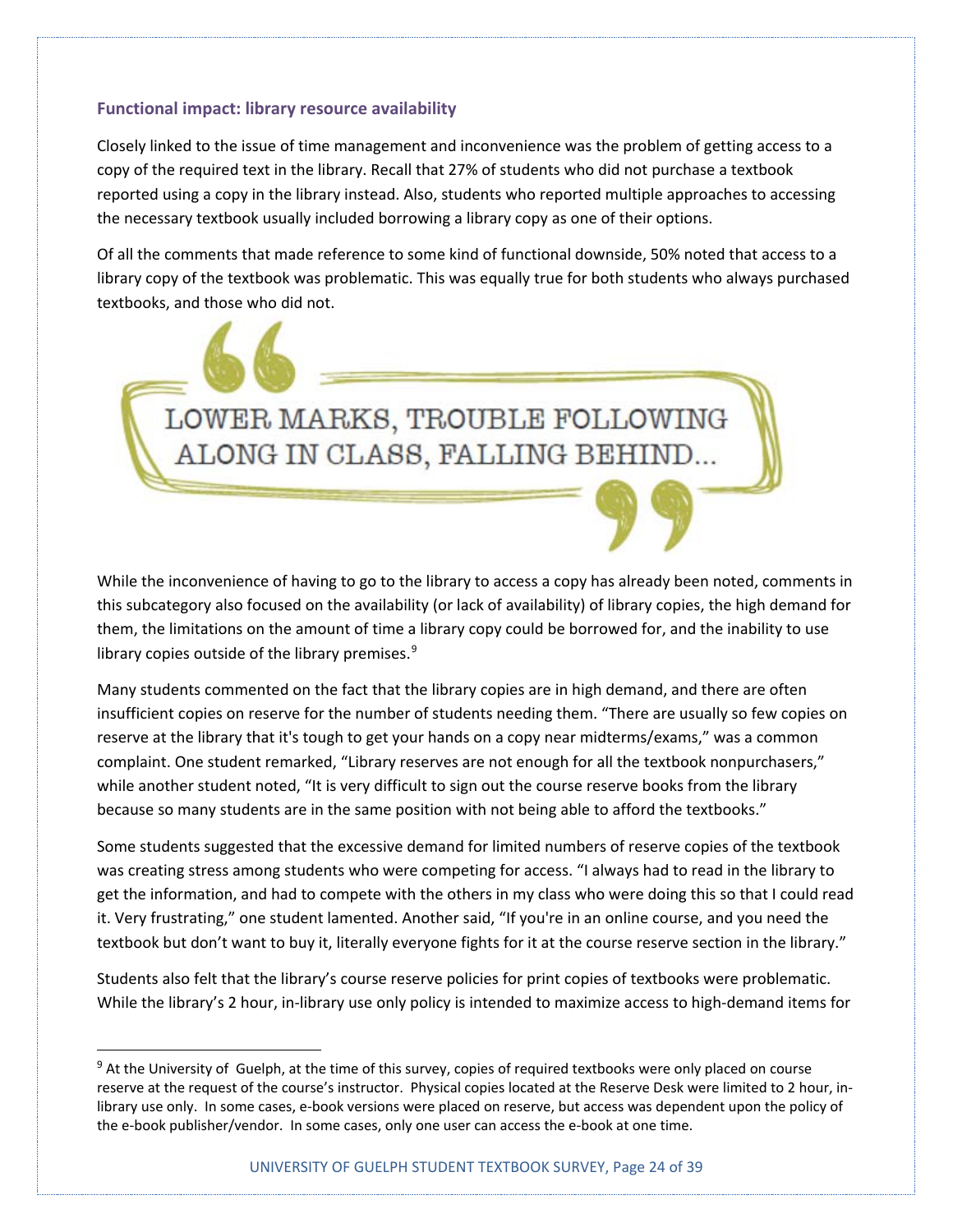as many students as possible, it was clear that these restrictions cause frustration for many students. "You are only allowed to have the ones in the library out for 2 hours at a time and cannot bring them home [if on course reserve], which really limits study time," one student complained, "and ones that they have in the library to take home are often older editions that do not contain the same information." Another student felt that "taking out a course reserve for 2 hours at the library is not enough time." One student suggested, "I think it should be at least 4 hours."

Being limited to only using the library's copy of the textbook on site was also a sore point with many students. "I like to study late at night and I cannot do that if I am using a library textbook," was one of the comments. Students not living on campus found this particularly frustrating: "I live and commute from home, so not having a textbook means I can't study from home (such as over the weekend) and may be forced to have to drive to Guelph."

Finally, there were a number of other comments that generally pointed to the lack of satisfaction with using a library copy as a substitute for one's own copy of a work. As one student put it "You can't make notes within a library or borrowed copy, you can't study from home if you're using a library copy." Another student pointed out that borrowing the library's copy "can cost you late fees," while another noted, "It's not great for studying on the holidays as the library is typically closed on holidays."

There was also concern expressed that the library was not an ideal study environment for some students:

*"Not all students work best in public environments. I personally get stressed out studying in the library as I am anxious about irritating other students by making any noise and like to do some reading at home or on my commute to work/school. For some classes, I need to do book reports. Having to read a 400 page book in a few weeks at the library would be very stressful and a major hassle."*

#### **Functional impact: unsatisfactory alternatives**

This subcategory of student comments captured all of the concerns students expressed regarding the lack of suitable alternatives to purchasing the required text. Twenty-four per cent of the students who noted at least one functional impact also expressed dissatisfaction with the available alternatives to buying a textbook. This number was the same for both the students who had opted not to purchase textbooks and those who always purchased textbooks.

In Question 2 a), students who reported not purchasing a textbook at least once were asked to indicate what they did instead. In response to this question, 27% said they used a library copy, 22% downloaded a copy, and 17% used a friend's copy. Of the remaining responses, 28% said they did not use (or were unable to find) any alternative access to the textbook, while 5% reported "other" options (mostly a combination of the first three). The preceding section on Library Resource Availability addresses why students were unsatisfied with using the library for textbook access, but the other alternatives students used were also sources of frustration.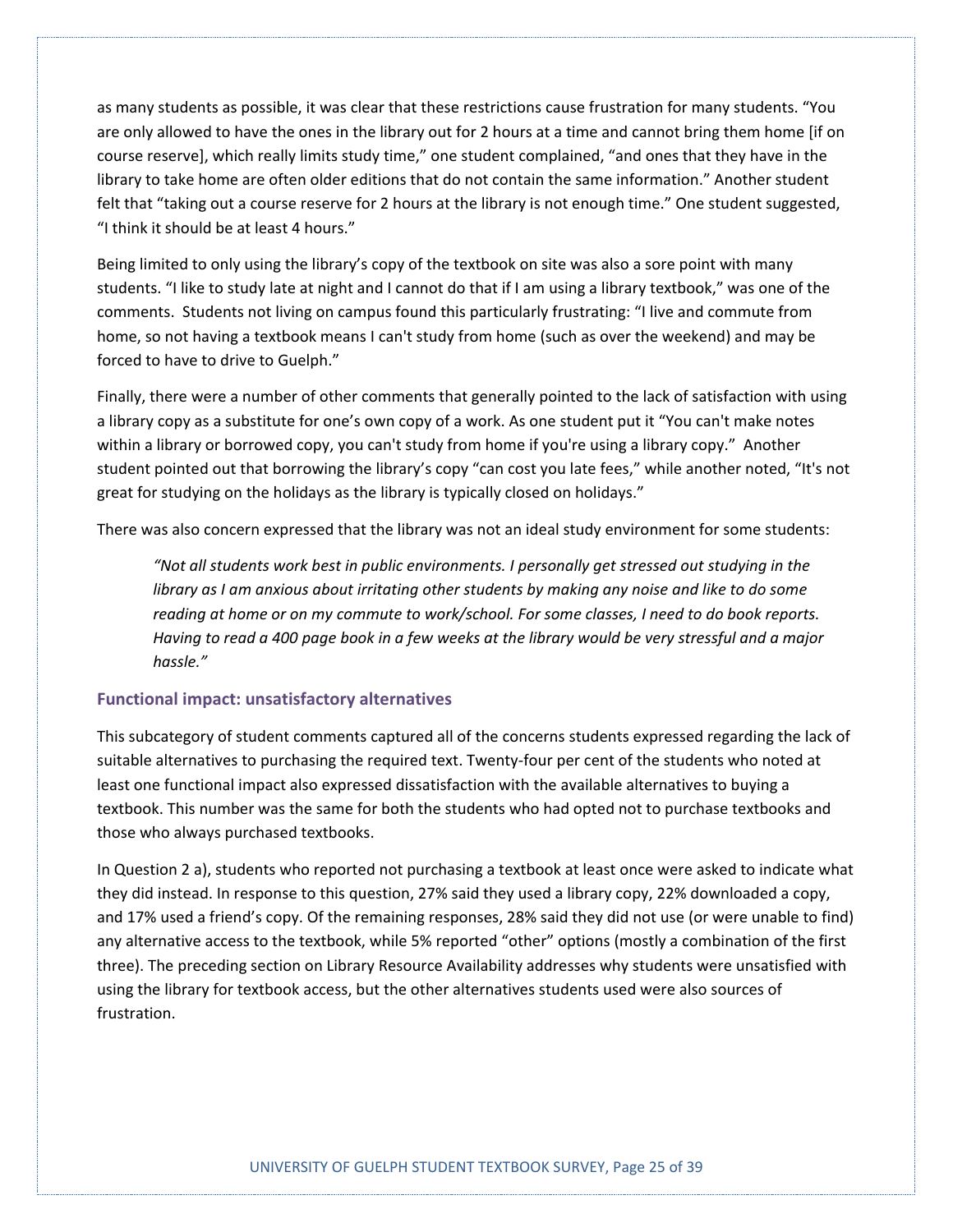For example, students who downloaded an unauthorized version of the textbook they found on the internet, expressed concern about the legal and ethical implications of doing so ("Most PDF copies are illegal"), as well as their feeling that it was often a poor substitute for having a print copy of the book.

88% **EXPRESSED CONCERN** ABOUT NOT **HAVING THE TEXTBOOK** 

"Downloaded versions can be difficult to use and don't always work. Open book exams do not allow the use of a nonhard copy text," was one student's comment. Another student reported the "Risk getting virus or susceptible to hackers if choosing to download bootlegged version." Several of the comments noted that actually finding a PDF version on the internet took time and effort, and that online versions often turned out to be the wrong edition of the text. One student felt that the textbook affordability problem "encourages pirating textbooks." Another remarked that "Online textbooks can be found but these are often pirated copies. Students are forced to choose between getting a lower grade and becoming a pirate."

Students also commented on their dissatisfaction with sharing textbooks, or borrowing from a friend. "Borrowing is a bad habit," noted one student. "I find highlighting and writing in textbooks the only way to really learn the material so I need my own copy," indicated another respondent. "Coordinating sharing textbooks is very difficult," another student commented,

"as peak textbook use time is the same."

Some students who indicated that they always purchased textbooks also had frustrations with the lack of options available. "The textbook that was required was sold out at all book stores, and no used copies were sold by students as the Edition was new to the semester," commented one. Some students struggled with timing issues, as "Online copies were shipped from the U.S, so they would take approx. a month to deliver." Other students reported that it was a common occurrence to "...have to go to other places to find textbooks, like online, used from the Cannon<sup>10</sup>, or Amazon.ca."

#### **Other functional Impacts**

Other functional downsides to not owning a required textbook included not having one's own print copy, and accessibility impacts. While these were reported by a fairly small number of students compared to other impacts, the frequency with which these issues were mentioned contributes to the story. Thirteen per cent of survey respondents who noted at least one functional downside indicated that the lack of a print version of the textbook was a problem. And 3% noted that not having a textbook resulted in negative consequences for students with perceptual disabilities.

Some of the reported issues with not having a print copy have been noted elsewhere in this report, but many students specifically commented on their preference for print copies. "Using a digital copy of a

<span id="page-25-0"></span><sup>&</sup>lt;sup>10</sup> The Cannon is a University of Guelph online community through which students can buy and sell used textbooks. See [https://thecannon.ca/.](https://thecannon.ca/)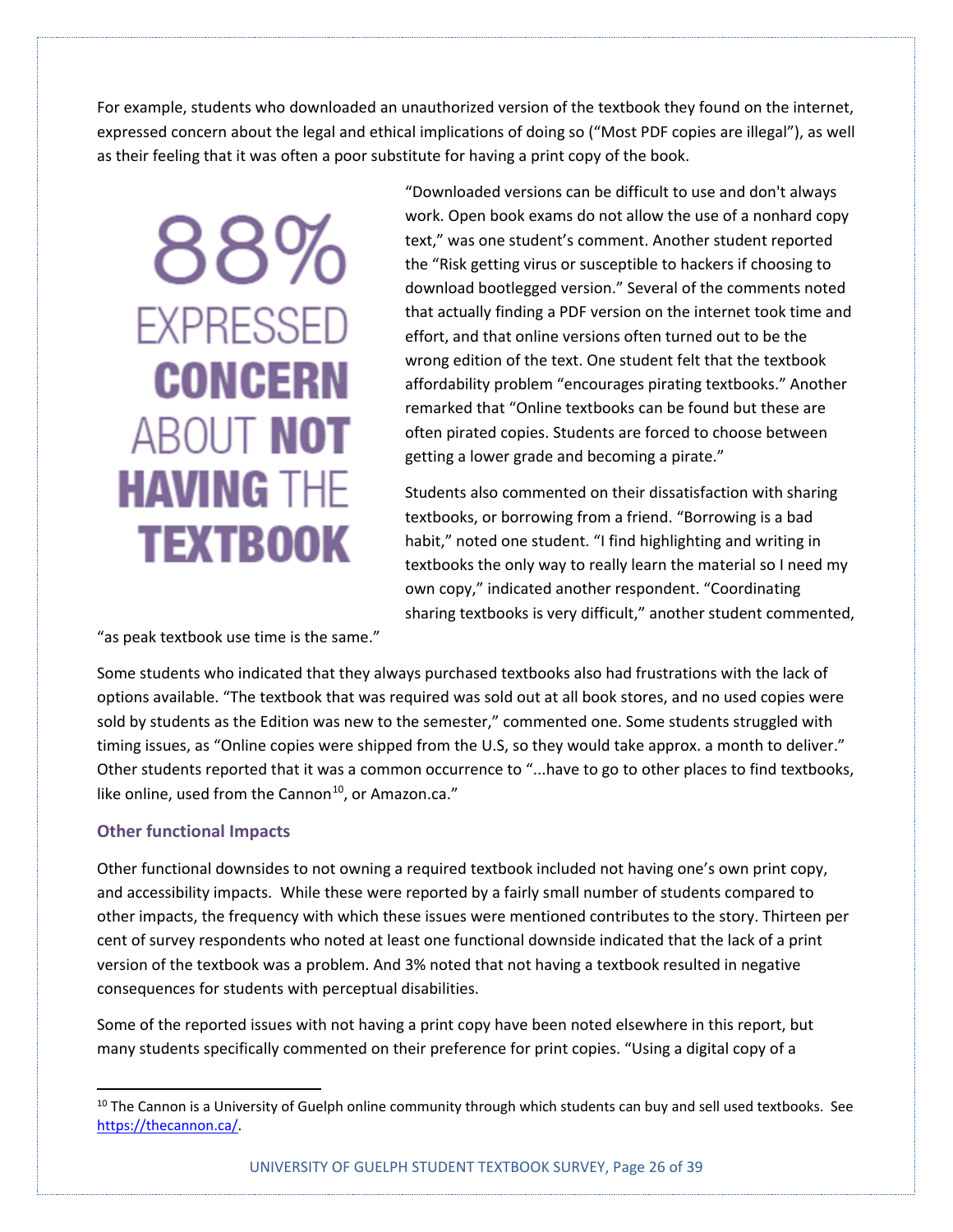textbook is really hard on your eyes," was a common complaint. "You...end up studying from a screen, which personally gives me a headache," one student noted. Other students mentioned the practical advantages of having a print version of the textbook, such as, "I like having the physical book to be able to flip between topics easier and have the materials open on CourseLink and the textbook at the same time."

> PROFESSORS ASSUME YOU HAVE IT, IF YOU DON'T YOU CAN BE IN TROUBLE.

The downside of not having a textbook for students with disabilities was highlighted by several students. "If you suffer from any sort of disability that requires you to miss classes (and you're unable to get notes bc notetakers quickly diminish after 2nd year), the textbook can help you catch up on what you missed," commented one of the respondents. Another student pointed out: "As a student with a disability, sometimes the only way to effectively apply assistive technology is to purchase the full textbook."

As one student expressed it, the problem with not purchasing a textbook is that it means students may not have access to course materials in a format that works best for them:

*"[Limited access to textbooks] may cause anxiety in some students or stress out students who need more time to learn via reading or just [to] read in general. I think students should have access to whatever they need to learn the material best. Some people learn best from lecture and don't need a textbook, other people find the textbook priceless when it comes to learning and studying. Either way, the students should have access to what they need."*

#### *Financial Impacts*

When asked about the downsides of not purchasing a textbook, the number of students who made comments concerning financial issues was noteworthy. In some cases, they expressed anger and frustration about the cost of textbooks, about whether they were getting good value for money, and about textbook business models that limited their choices. In other cases, they simply stated the facts about their financial situation and the impact that purchasing textbooks had on their budget. There were more comments of this nature from students who had opted not to purchase textbooks (13% of all students who commented), but the students who indicated they always bought textbooks also reported financial impacts (9% of all students who commented). It is important to note that a decision to purchase required texts may also include a decision to compromise or not purchase other necessities such as food or lodging.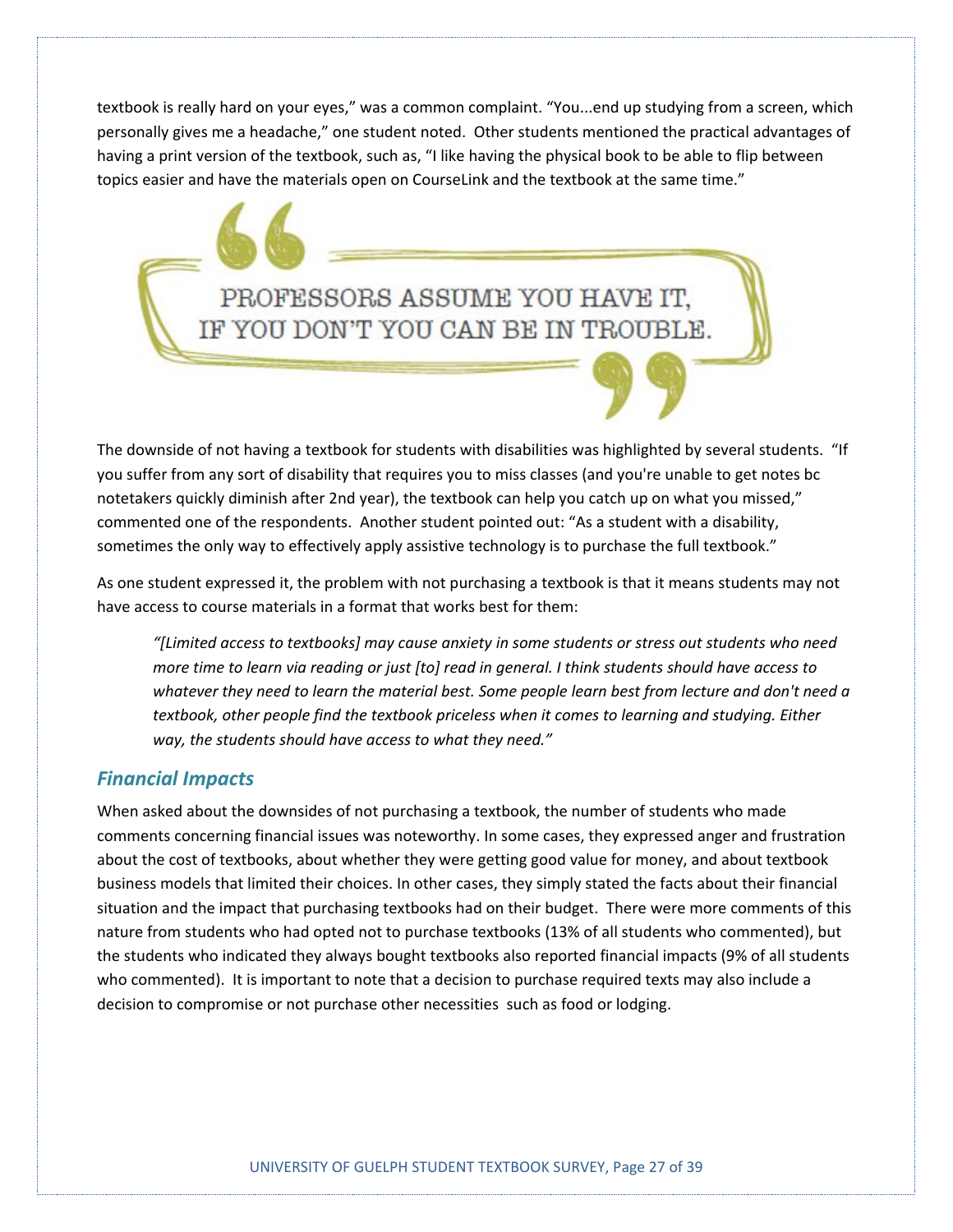

A student who always purchased textbooks summed up the financial struggle that many students reported: "a lot of the textbooks are extremely costly and some courses require more than one book making it hard to stay within a student budget." The impact of purchasing textbooks, according to another student, was "financial strains; having to live on a tight budget , and having less money to spend on necessities".

For the students who had opted not to purchase textbooks, the comments reflected some of the tough financial choices they had been required to make. "Tuition and living expenses are already very high," noted one, "I can't afford to buy a textbook costing a half months rent." Another student commented that "I'm facing a trade-off now between getting good enough grades to impress the people who will control my future and being able to meet my basic needs such as food. I have to choose food."

There were a number of comments, like this one, that expressed frustration at the limited choices available to students who do not have the financial means to buy new textbooks:

*"Not everyone can afford to purchase new textbooks, and the bookstore is often out of used copies. The co-op isn't that much cheaper, and it's sometimes difficult to find the most current edition you need on the Cannon. Most courses either require the textbook or have extra info/practice to enhance your education; it's unfair that students who can't afford ridiculous textbook costs should receive a lesser education than those whose parents float them."*

A similar sense of injustice was echoed in many of the comments, along with anger that the cost of education was already excessive without adding textbook costs to the equation. "I am already paying thousands for my education," one student pointed out, "I shouldn't have to pay an extra \$200 per class to get REQUIRED resources." "It felt like I worked hard to get into school and pay for it, just to have to pay more to do better in the class. It seems unfair that the price is out of a lot of students' budgets," another student lamented, "I feel like textbooks are becoming a privilege only available to kids from upper-class families."

Students also had a lot to say about whether or not textbooks were good value for money. In many cases, they reported purchasing textbooks only to discover they were not really needed. "Having to determine if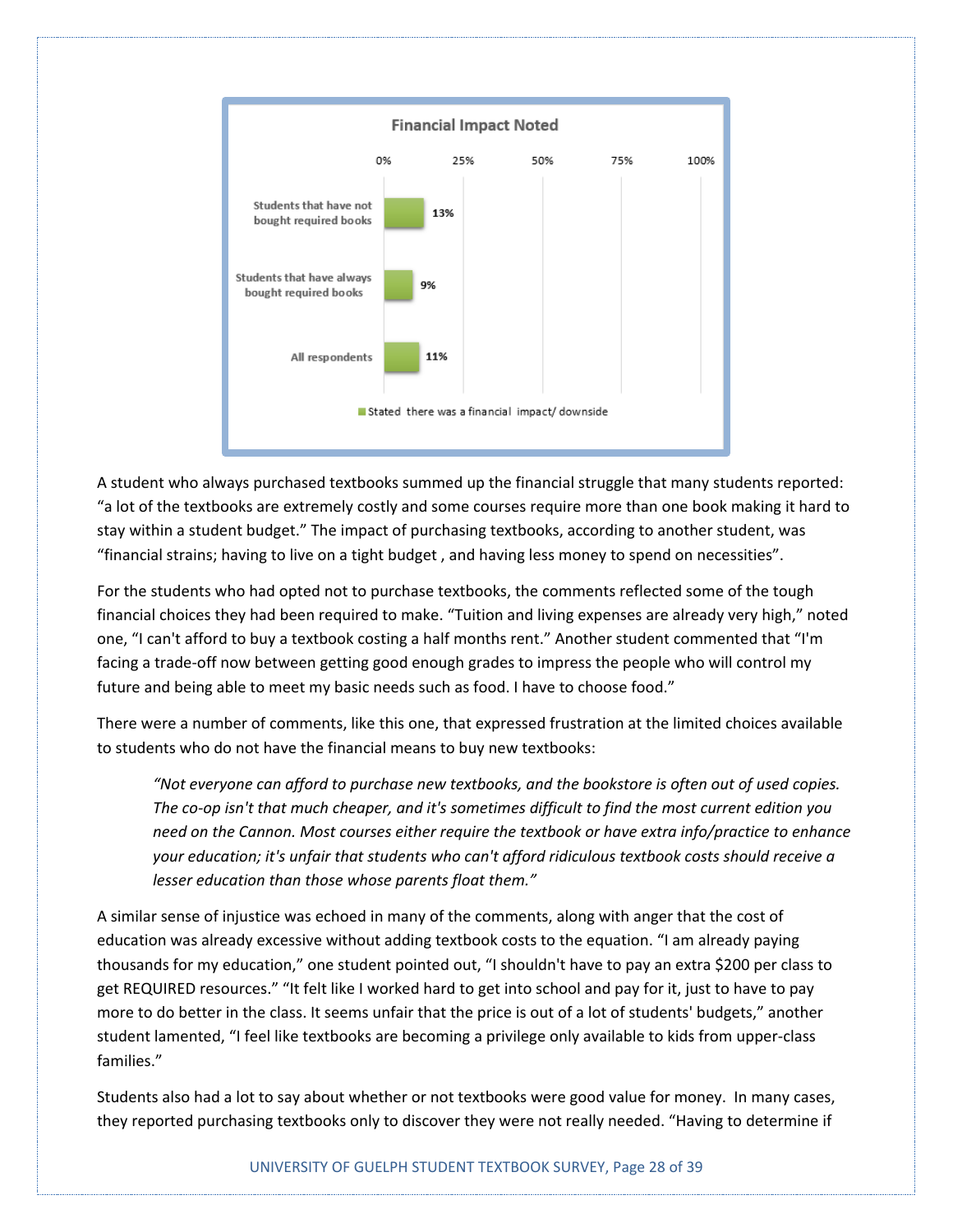I SHOULDN'T HAVE TO PUT A CASH VALUE ON MY ABILITY TO DO WELL IN A COURSE.

spending \$200 is worth buy a 'required' textbook is difficult, especially when you don't know how required the textbook actually is," reasoned one student. Another commenter felt that there was undue pressure placed on students to purchase expensive textbooks: "I think that often the 'requiredness' of a textbook is over exaggerated (especially in first and second year classes), placing undue financial stress on naive students."

Other students expressed unhappiness about being required to purchase new editions of textbooks all the time. "A lot of these textbooks you have to buy new because they've been 'updated,' it's beyond frustrating," one student stated. Another student commented about how textbook prices compound what is already an expensive education: "With University being expensive as is, some students can't afford a laptop. Then you ask \$1000 per semester for textbooks that are updated every year."

Comments also expressed frustration that the market for used textbooks has all but disappeared. "My biggest frustration is due to my inability to sell or buy used copies of the textbook. The editions are updated so frequently that I am now left with a pile of expensive and somehow outdated textbooks that I JUST PURCHASED," reported one student.

#### *Social Impacts*

When asked about the downsides of not being able to purchase a textbook, some of the students' responses contained references to issues that the task force categorized as "social" impacts. Of all of the students who submitted comments, 5% (or 160 students), made explicit reference to such issues.



UNIVERSITY OF GUELPH STUDENT TEXTBOOK SURVEY, Page 29 of 39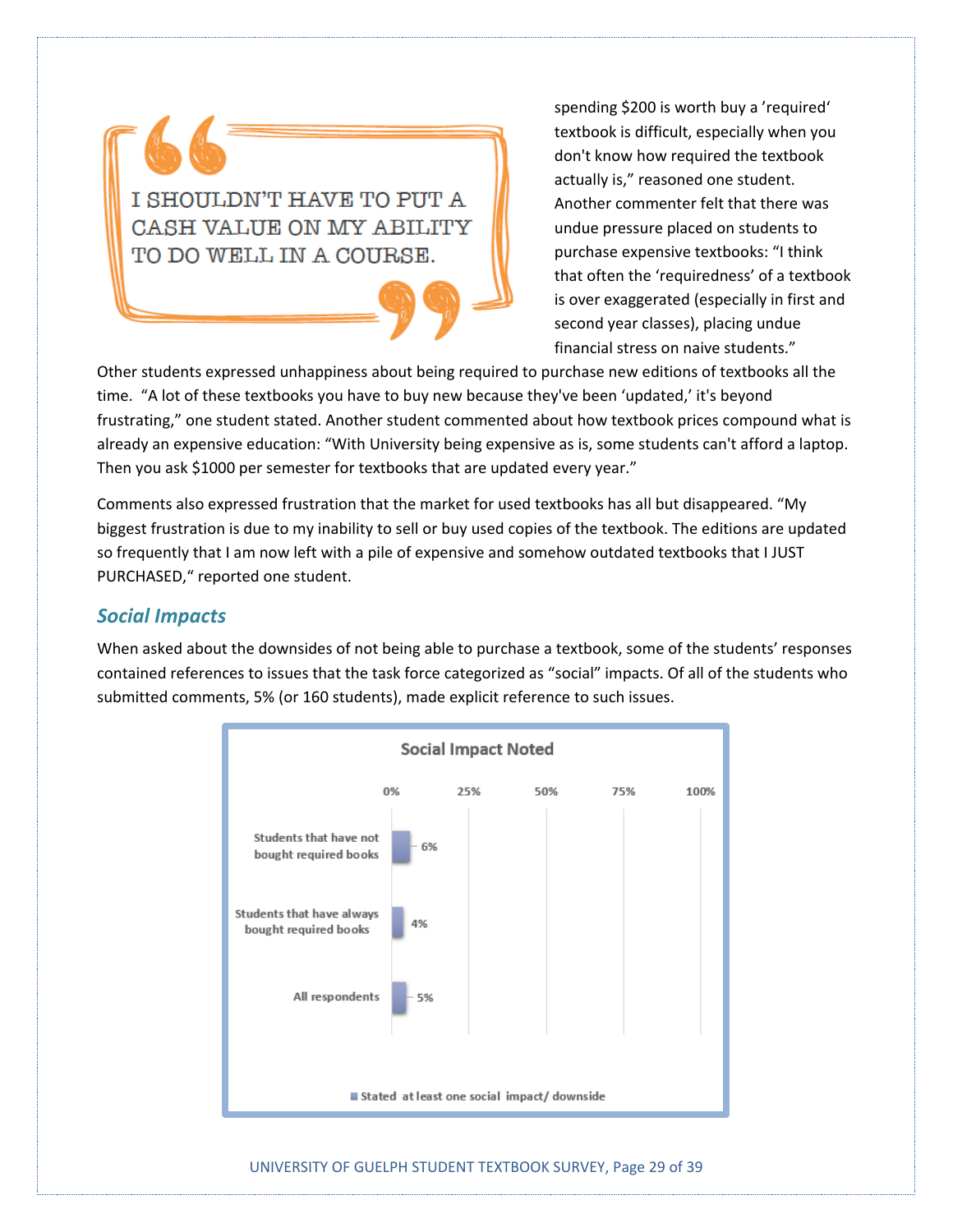The "social impacts" category was further divided into "social/relationship impacts" and "mental health impacts." The chart below illustrates the extent to which each of these impacts was cited by the respondents. Note that the percentages do not add up to 100%, as students often reported more than one social impact in their comments.



#### **Social/Relationship Impacts**

The subcategory of "social/relationship impacts" captured issues ranging from relationships with friends, to social inequality, to issues such as copyright infringement and piracy. Out of all the students who explicitly identified issues in the "social impact" category, 32% of students who always bought textbooks, and 25% of those who did not, identified some type of social or relationship concern. It was interesting to note that more of the students who always bought textbooks commented on social/relationship issues than those who did not always buy textbooks. This may indicate that students who always bought textbooks did so in part because of concerns about social/relationship issues if they did not (for example, due to a worry that they would be seen as different from their peers if they did not have the textbook).A number of the comments focussed on the perceived inequities between students who purchased textbooks and those who did not. In some cases the perceptions were based on a student's ability to pay for textbooks, with students who could not afford them reporting feeling inferior to those who could. For example, one student indicated that not having the required textbook meant dealing with "[the] embarrassment of not being able to afford it." Another student commented, "If you can't buy it without breaking the bank, you have no choice but to not get it. Makes you feel lesser of yourself."

In other cases, the inequity was related to academic success, with those students who did not purchase textbooks perceiving that they were less successful than others in their class. "[It] puts you behind your peers in terms of potential for success," read one of the comments. "This can be very discouraging and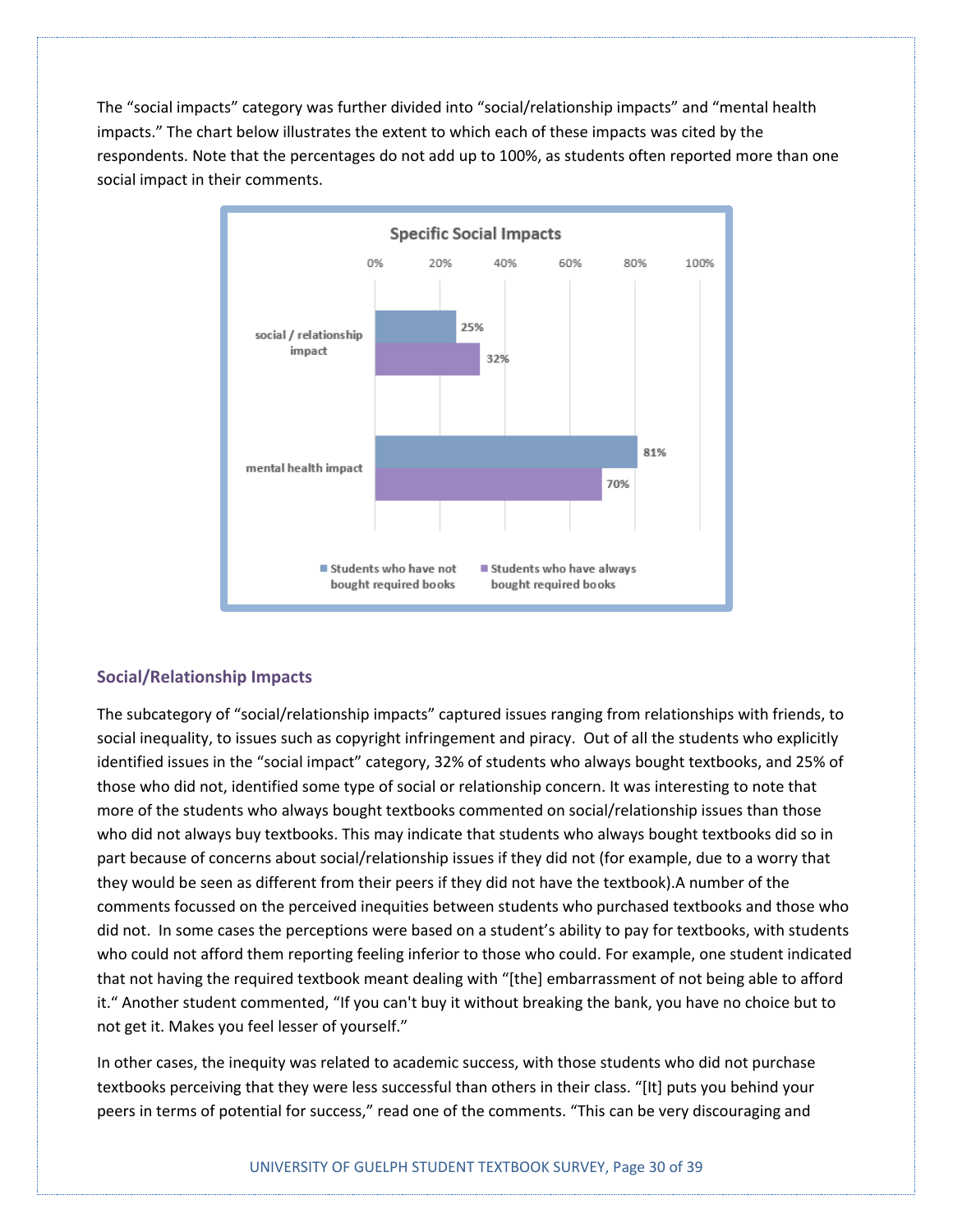disheartening." Another student reported "getting behind in class, judgements from peers" among the downsides of not having a textbook.

Some of the comments reflected on social relationship issues caused by not having a textbook, such as the "...strain on friendships from borrowing it," as one student noted. "Makes you dependant on others for your own education" was the feeling expressed in another comment. One respondent suggested that not having



the textbook "might also leave the student feeling disconnected from prof, school, & course. Maybe even [from] fellow students."

Another student suggested that the social impact extended beyond peer relationships: "if I can't afford it and it is required, its very difficult for myself and my family."

#### **Mental Health Impacts**

Comments in which students mentioned their emotions, state of mind, or general health and well-being were included in this subcategory. In some cases, the students were referring to themselves, while in other cases, their comments were about students generally, or about what they had observed in their peers. Out of all the students who explicitly identified issues in the "social impact" category, 70% of students who always bought textbooks, and 81% of those who did not, identified some type of emotional/mental health concern. In this case, it is noteworthy that more of the students who did not purchase textbooks reported mental health impacts.

The most commonly reported impact in this subcategory was anxiety, or stress. Sometimes comments were general ("It makes students anxious"), while others were quite specific as to the factors that caused them stress. "When not being able to buy a textbook due to financial issues becomes a reality, it is a very stressful event. This stress carries through until the end of the course" one student reported.

"Difficulty in accessing crucial information needed for the assignments and tests lead to unnecessary stress... therefore leading to degraded student life and grades" suggested one of the comments. Another student, who always purchased textbooks, speculated on what he expected it must be like for students who could not afford them:

*"This is probably immensely stressful, and too much stress is damaging to physical and mental health. Also, the very thought of someone who is unable to purchase their required books speaks to [the] saddest downside, namely, the fact that a person is in a situation where they are evidently struggling to provide the tools for themselves to be successful in life, and have to endure being conscious of it".*

Others reported self-esteem issues, feeling "lost", and feeling insecure. "Textbooks would have given me more confidence in the course" one student suggested. "It makes me insecure about the class ahead and I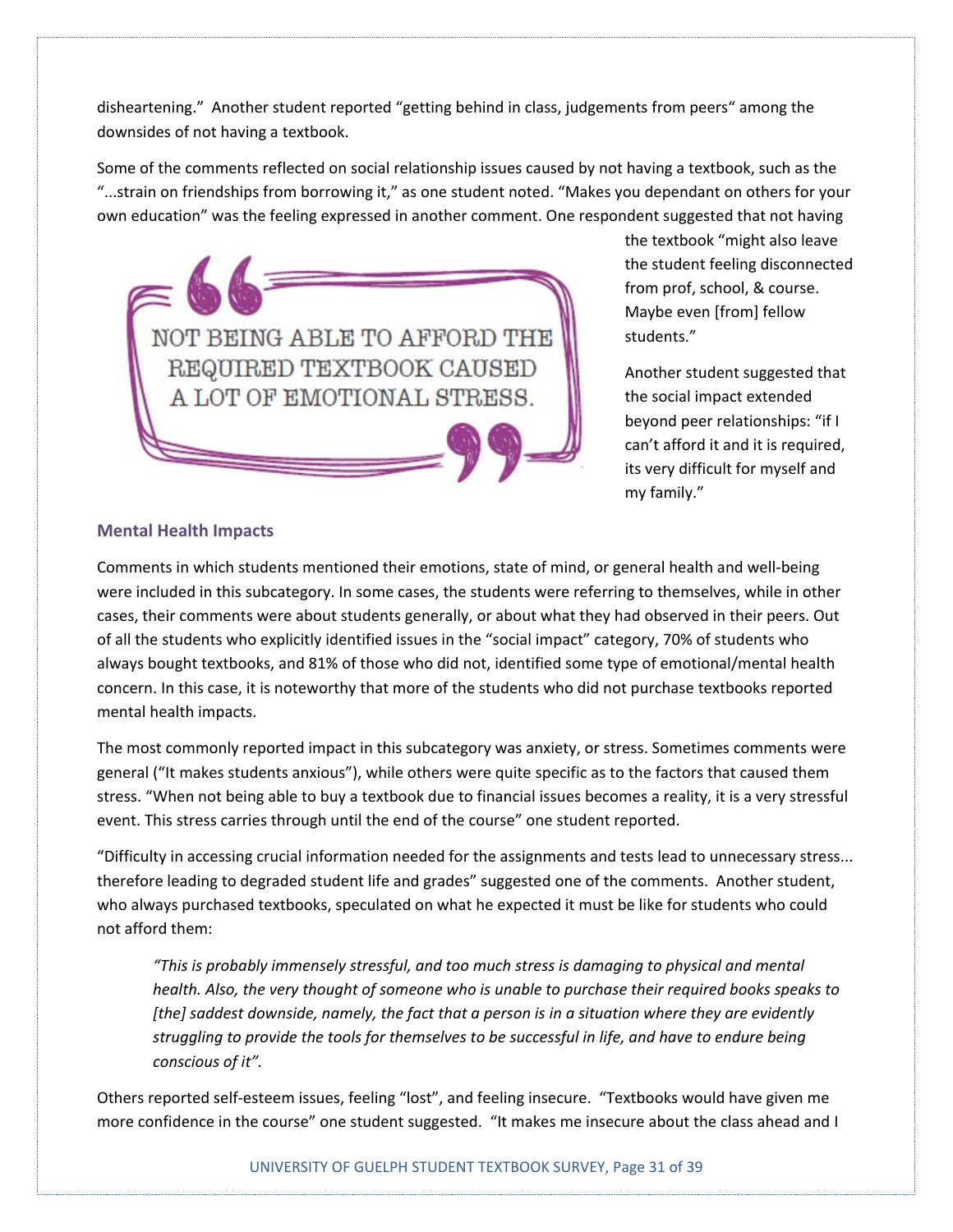feel walking into the exams that I am not as prepared," was another student's comment, "but I can't afford the textbook so I have to deal."

#### *Comment on Faculty Member or University*

Some of the students who commented on the downsides of not purchasing a textbook expressed opinions about their instructors, and the university generally. Many such comments took the form of suggestions for how the situation might be improved for students. Of all the students who provided comments on the downside of not having a textbook, responses of this nature were expressed by 7% of the students who did not always buy textbooks, and 8% of the students who always bought textbooks.



Many students made comments about how much their courses were structured around a required text, and the extent to which instructors based their teaching and assessment on the textbook. "No matter what professors or other students say, whether it is for exams or for a paper the textbook is always required." said one student, "The professors assume you have it, if you don't you can be in trouble."

"I don't think it's thoughtful of professors to assign a required textbook…..with there being no other way to access the book... and tell us we 'need' it," indicated another student. "Classes are meant to teach you therefore I don't think classes should rely heavily on textbooks" was the opinion of another student.

There were also complaints about instructors requiring students to pay for commercial platforms instead of using CourseLink:

*"...some classes require subscriptions to online platforms other than courselink. If you do not pay for the subscription (i.e. Top Hat, Mind Tap etc.) you cannot complete and submit weekly homework assignments and will then miss out on marks even if you fully understand the material otherwise. Most of the uses for these other platforms can and would be satisfied through courselink if the professor decided to make proper use of it."*

A number of comments focussed on the variation in the extent to which faculty use the required textbook in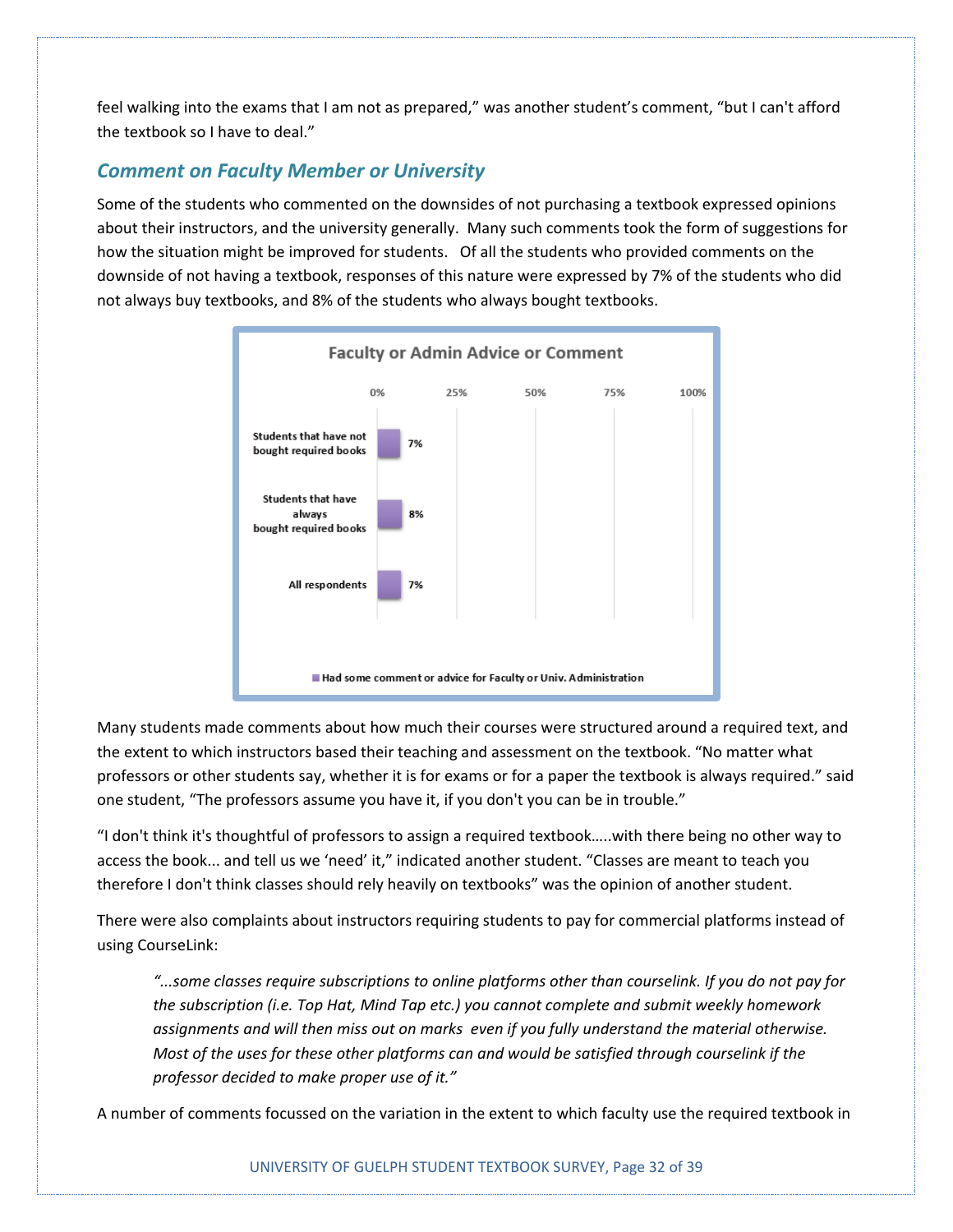any given course, and how this lack of predictability is often a problem for students. "It is difficult to foresee which texts will be heavily used in a course and which just happen to be written by the professor" indicated one student. "What if I need it for my class? What if it's used for assignments? I always buy my textbooks because of the 'what if's'(although that doesn't mean I always use them)," another student noted.

One student felt that the extent to which the textbook is used "...depends LARGELY on the professor and their choice of book." Another student reported that "many professors go off of the textbook (in many cases their own textbook) a lot. Whether they cover the same topics in class or not, most professors make sure to point out how critical the textbook is to understand lectures better." Some of the comments indicated that instructors required students to bring the textbook to class with them, making it virtually impossible for them to opt out of purchasing it.

Some of the students directed their anger more generally at the university system: "It is a money grab by professors and the whole university system. Students are overcharged and scammed in first year". Another student felt that "If you have been accepted to university and your classes, [the] university should not allow you to fail because you can't afford books."

Other students went further and put forward ideas as to how the university should be dealing with the issue of textbook affordability. One student suggested that "each class should state how much they will cost" so that students are aware of how much textbooks will cost them before choosing to enrol in a course. Another student commented, "I think every student should be given an electronic version of required textbooks and the option to buy the physical copy. The school should start treating their students as students and not just customers."

### **Conclusions**

The responses to the survey questions, as well as the many comments that the survey respondents provided, yielded a wealth of information about the behaviours and attitudes of University of Guelph students with respect to required textbooks. The task force was surprised to learn the extent to which students were opting not to buy textbooks. Even more concerning, however, was the fact that students overwhelmingly reported negative outcomes resulting from their decision not to purchase a required textbook. The survey reveals a potentially serious disconnect between the expectations of instructors (and by extension, the University), and the lived experiences of students. Faced with tight budgets, students reported that they are regularly making decisions to do without textbooks, or attempting to get by with often unsatisfactory alternatives, in order to balance their need to do well in a course with their need for essentials such as food and housing. In doing so, they report significant impacts in such areas as academic success, learning outcomes, social relationships and mental health, as well as their university experience generally.

The key conclusions reached by the task force as a result of conducting the survey are:

- 1. Students overwhelmingly see textbook content as critical to their learning and academic success.
- 2. Students are regularly opting not to purchase textbooks due to their excessive cost.
- 3. Some students feel that they are forced to choose between academic success and meeting their basic needs.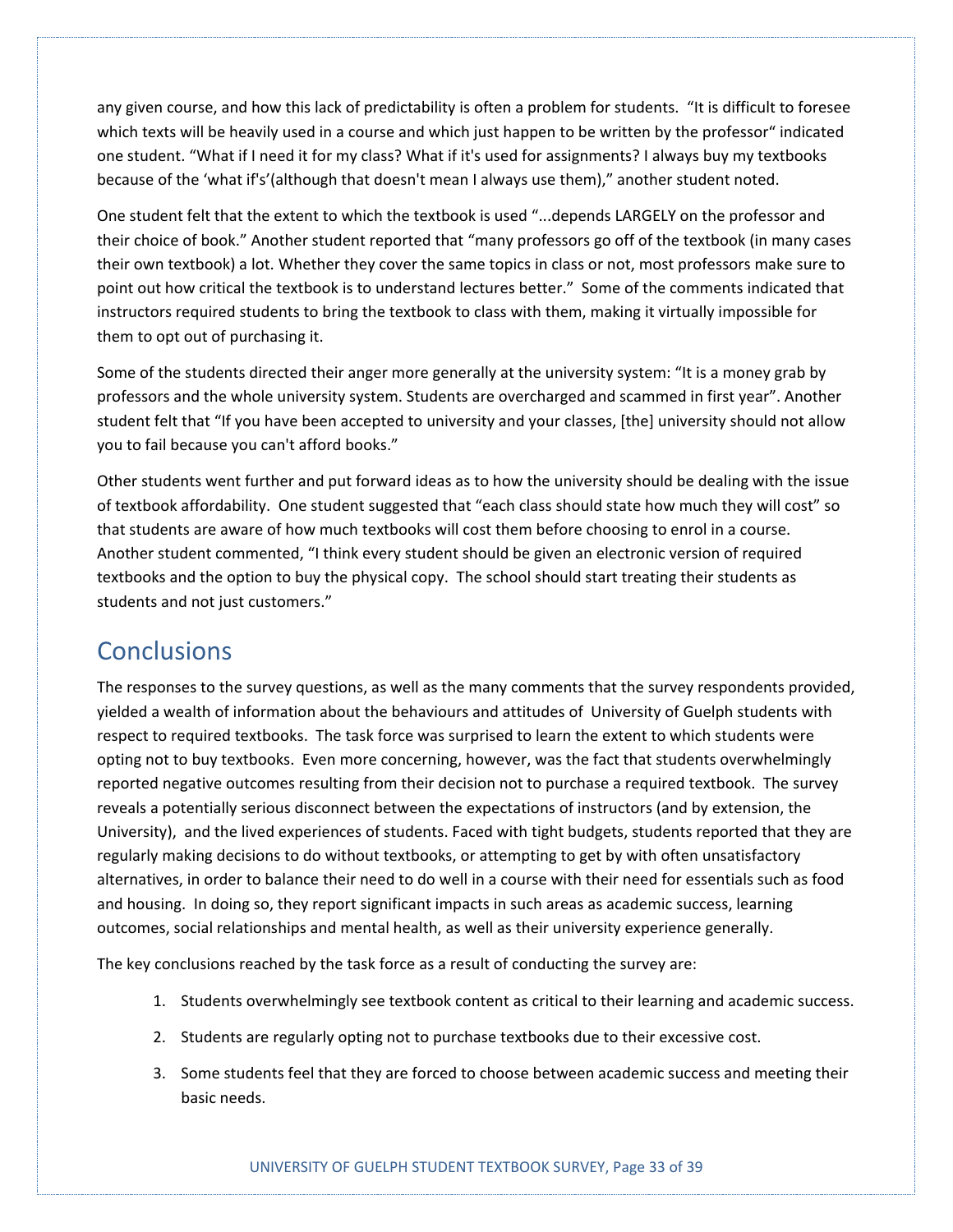- 4. Current and emerging textbook business models limit the alternative options available to students who opt not to purchase a required textbook.
- 5. Students indicate that the alternatives that do exist are often unsatisfactory, causing them inconvenience, extra effort, lost time, and anxiety.
- 6. Students are having to engage in questionable copying practices or piracy in order to obtain the content they need.
- 7. Students who opt not to purchase a textbook report emotional, social, and health (including mental health) issues.
- 8. Students who do purchase textbooks clearly empathize with and often express similar concerns to those who do not.

# Action Items/Next Steps

The data from this survey will lay the groundwork for future activities of the OER/ACC Task Force. More specifically, as a result of the information gleaned from the survey, the task force intends to work towards making the following changes in order to address some of the issues students identified:

- 1. Beginning in the Fall 2017 semester, the Library will make available as many textbooks as possible via the Library's Course Reserve Service.
- 2. Changes to Library Course Reserve policies for textbook borrowing will also be considered, in order to enable more effective and equitable access for students who rely on Library copies.
- 3. A method of eliciting regular student feedback on the usefulness of Course Reserve services with respect to providing access to textbooks will be implemented. Options include a bookmark that students could fill out and return, or a brief online survey.
- 4. Data from the University Bookstore will be regularly collected and reviewed in order to better understand the context of commercial textbooks and course materials at the university.
- 5. The Student Textbook (#textbookbroke) Survey itself will be updated and refined to collect pertinent demographic and program- information in order to improve the quality and usefulness of data next time the survey is administered.

## Recommendations

Recognizing that the work of the ACC/OER task force does not exist in a vacuum and that more systemic changes will be necessary if we are to move forward with addressing the issue of textbook affordability at the University, the task force also recommends the following:

- 1. That a program be implemented with the goal of raising awareness and promoting the use of Open Educational Resources (OER) with faculty and other instructors, as a mechanism for decreasing the dependence on commercial textbooks while improving access to resources, and by extension, learning outcomes for students.
- 2. That efforts be made to create an environment on campus in which the creation/adoption of OER by instructors is encouraged and rewarded.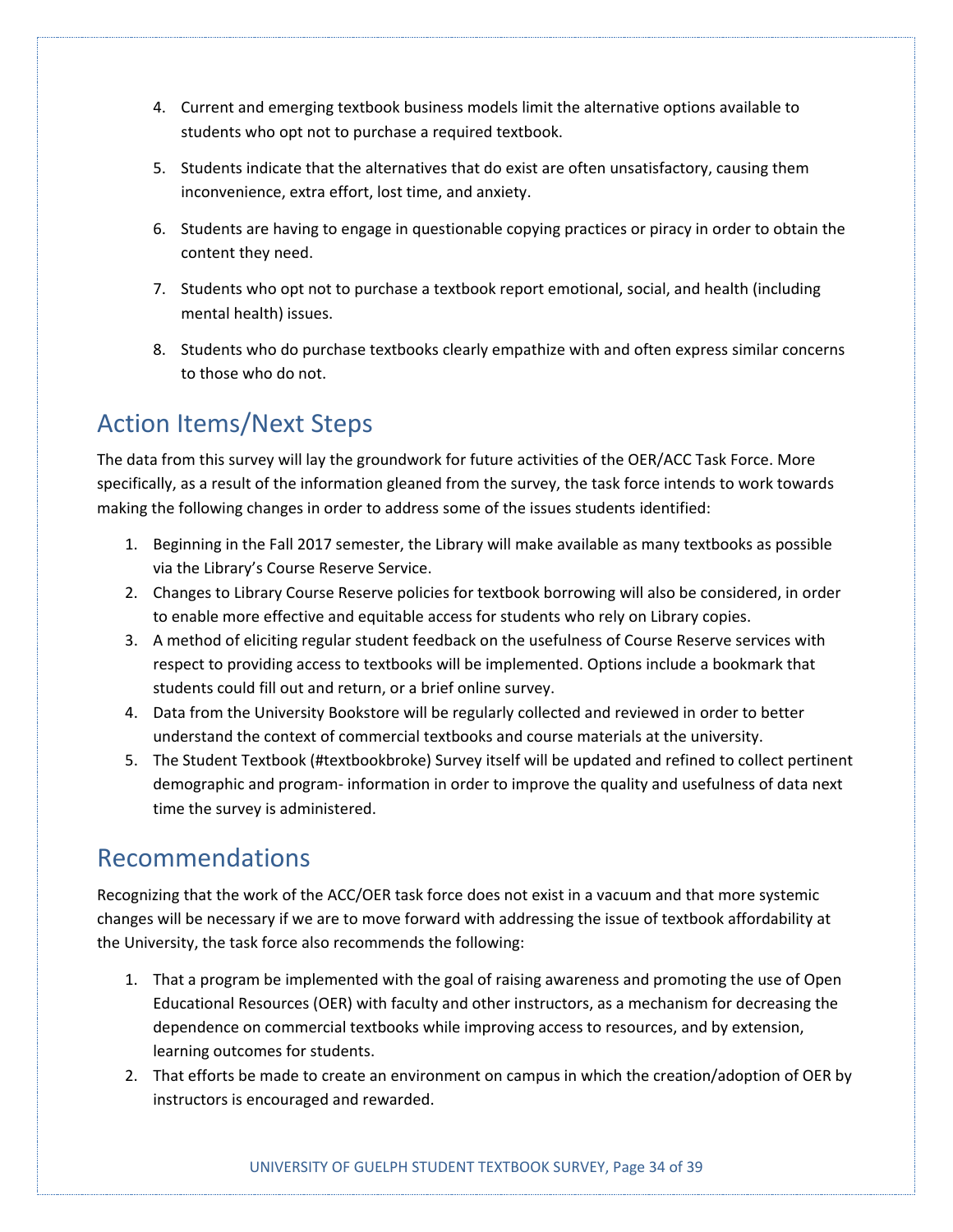- 3. That a faculty incentive program be established to provide compensation (monetary or otherwise) to instructors who choose to adapt or create an open educational resource for a course.
- 4. That the university engage with student leaders in a conversation about the survey results and agree upon approaches for moving forward with addressing the issues that the survey respondents identified. Consideration should be given to ideas such as providing cost information about required textbooks in the course calendar, so students have this information before they register for a course.

#### October 18, 2017

Accessible Course Content and Open Educational Resources Task Force:

Heather Martin, Copyright Officer and Manager, E-Learning and Reserve Services, Library Ali Versluis, Research and Scholarship Librarian, Library Melanie Cassidy, Learning and Curriculum Support Librarian, Library Ron Ward, Senior Research Officer, Library Natalie Green, Manager, Distance Education, Open Learning and Educational Support Becca Cheskes, VP Academic, Central Student Association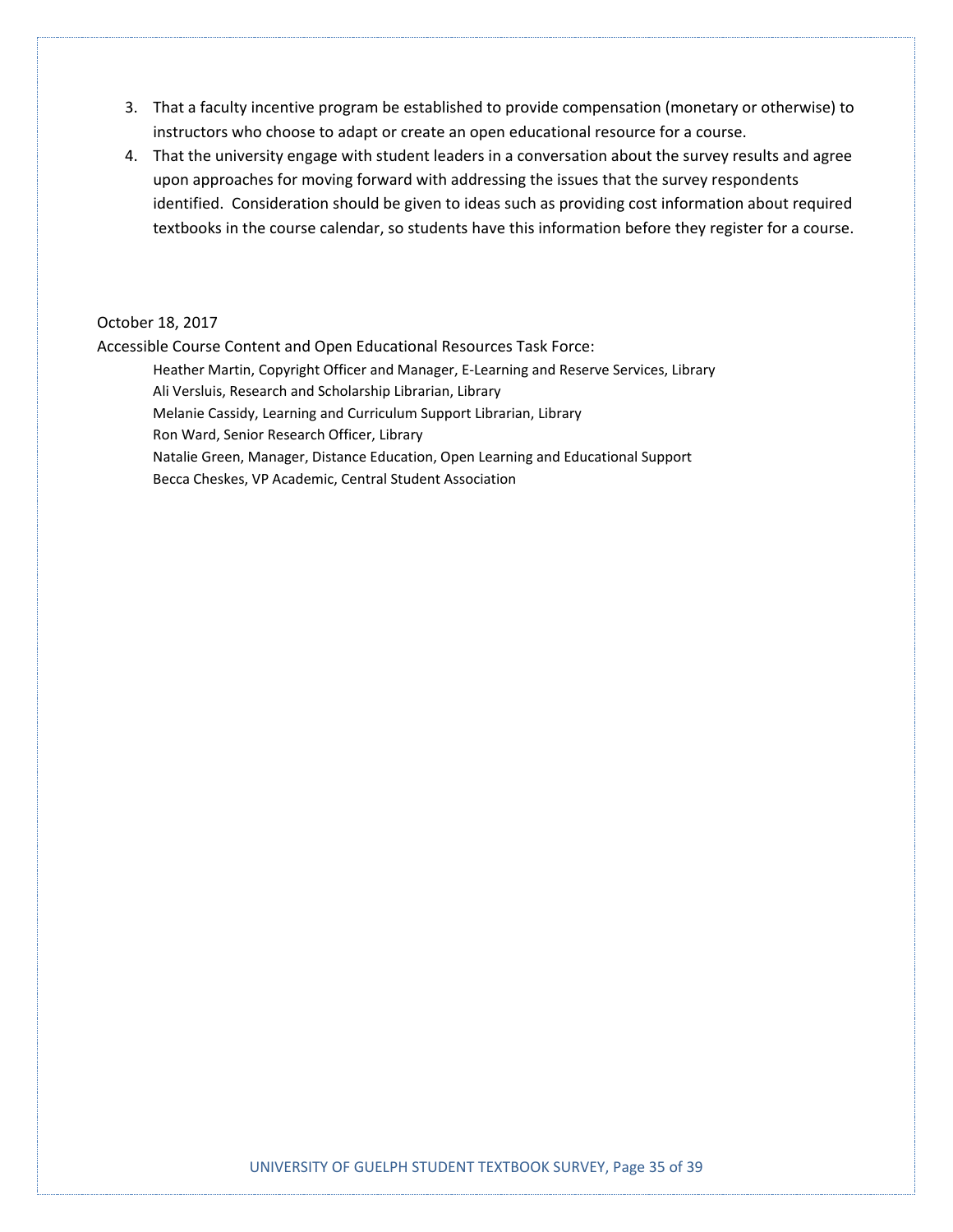# Appendix A - Survey Composition

#### **Preamble**

#### Are you "textbook broke"?

Purchasing textbooks is a significant expenditure for most university students, and the cost per semester has been increasing dramatically. It has been estimated that the cost of textbooks in Canada in the past 10 years has increased at four times the rate of inflation. Some students are now spending of upwards of \$1,000 per semester on required resources for courses.

The CSA (Central Students Association) is interested in knowing how students at the University of Guelph are being affected by the rising cost of textbooks. Please take a few minutes to complete this survey and let us know. The information you provide will help to inform initiatives aimed at making course materials more affordable and accessible for students.

If you would like to enter to win a \$25 Hospitality Gift Card, you will be prompted to do so once you have completed the survey. This will allow us to ensure confidentiality by keeping survey answers separate from email accounts. To be entered into the draw, please complete this survey by October 21st, 2016.

#### **Survey Questions**

**Question 1:** In total, how much did you spend on textbooks this semester for all of your classes?

- $\Box$  \$0 \$250
- ❏ \$251-\$500
- ❏ \$501-\$750
- $\Box$  \$751-\$1,000
- $\Box$  \$1,001-\$1,500
- ❏ More than \$1,500

**Question 2:** Have you ever not purchased a required textbook?

- ❏ Yes
- ❏ No

*Students who answered YES to Question 2 were presented with the following questions:*

**Question 2 (a):** If you didn't purchase the required textbook, what did you do instead?

- ❏ Used the library's copy
- ❏ Used a friend's copy
- ❏ Downloaded it
- ❏ Other solution
- ❏ Didn't use a textbook at all

If you selected "Other Solution", please specify:

**Question 2 (b):** How concerned were you about not having the required textbook?

UNIVERSITY OF GUELPH STUDENT TEXTBOOK SURVEY, Page 36 of 39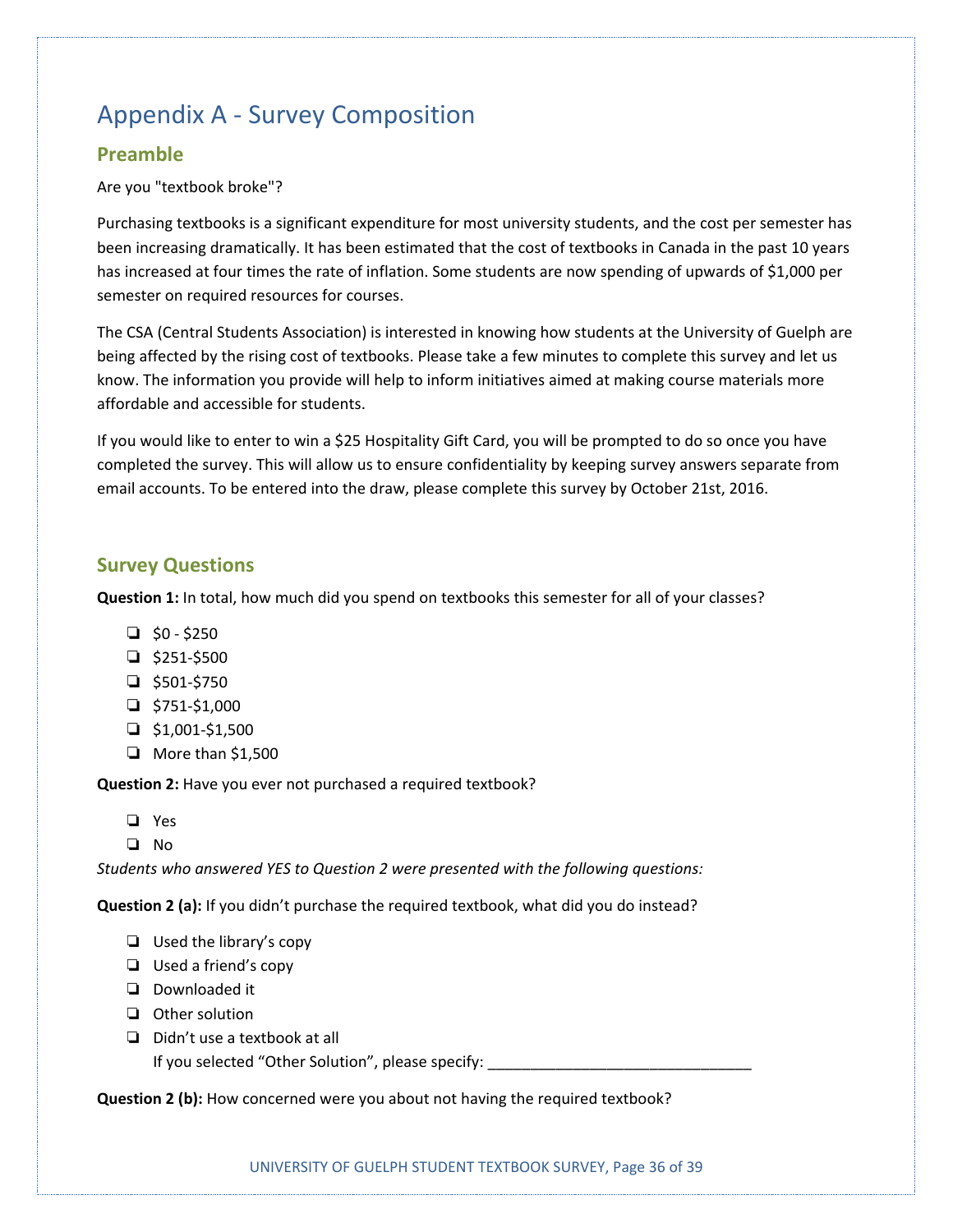- ❏ Very concerned
- ❏ Somewhat concerned
- ❏ Not at all concerned

**Question 3:** Do you see any downsides to not being willing/able to buy a required textbook? If yes, please explain.

❏ No

❏ Yes \_\_\_\_\_\_\_\_\_\_\_\_\_\_\_\_\_\_\_\_\_\_\_\_\_\_\_\_\_\_\_\_\_\_\_\_\_\_\_\_\_\_\_\_\_\_\_\_\_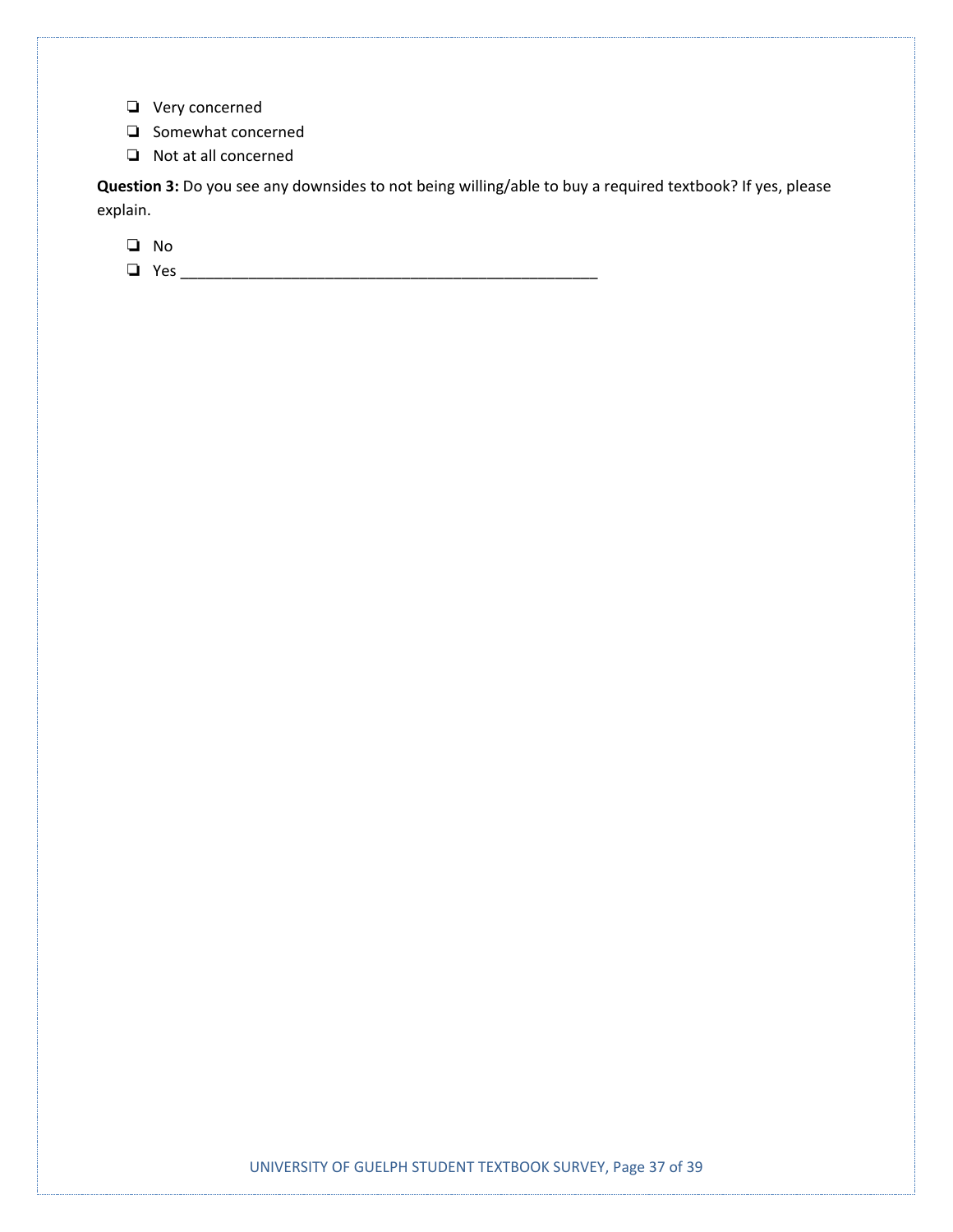# Appendix B - Categories for Coding Student Comments

These categories emerged from the comments that were supplied in response to Question 3 - Please explain the downsides to not being willing/able to buy a required textbook.

| Category                                                                            | Sample Comments                                                                                                                                      |
|-------------------------------------------------------------------------------------|------------------------------------------------------------------------------------------------------------------------------------------------------|
| Academic - reduced learning /<br>understanding                                      | "harder to grasp concepts"<br>"textbooks explain better than profs"                                                                                  |
| Academic - missing important<br>information re course curriculum <sup>11</sup>      | "not having access to required or supplementary readings"<br>"Not being able to meet curriculum expectations"                                        |
| Academic - missing content essential<br>to exams and other assessment <sup>12</sup> | "missing content needed for exams"<br>"all the practice questions come from the textbook"                                                            |
| Academic - falling behind                                                           | "Not being able to catch up in the course"<br>"Not being able to follow along in class"                                                              |
| Academic - lower grades                                                             | "you will fail the course"<br>"hard to get a good mark in tests and exams"                                                                           |
| Academic - disadvantage compared to<br>peers                                        | "people who can't afford textbook are at a disadvantage"<br>"Not being able to do as well in classes as students who have<br>higher economic status" |
| Functional: time management /<br>inconvenience                                      | "Not being able to study whenever I want to"<br>"inconvenient to always borrow from a friend"                                                        |
| Functional: library resource availability                                           | "not enough copies on reserve"<br>"can only use library copy for two hours"                                                                          |
| Functional: alternatives are<br>unsatisfactory                                      | "downloaded versions don't always work"<br>"sharing with friends is not ideal"                                                                       |
| Functional: not having a print copy                                                 | "not able to highlight or mark up the book"<br>"we are unable to bring in pdf copies to open book exams"                                             |
| Functional: accessibility <sup>13</sup>                                             | "have to purchase textbook in order to get accessible copy"                                                                                          |
| <b>Financial impacts</b>                                                            | "I need the money for food"<br>"sometimes it's not worth it as the prof doesn't use it"                                                              |
| Social/Relationship impacts                                                         | "strain on friendships from borrowing textbook"<br>"judgements from peers"                                                                           |

<span id="page-37-0"></span><sup>&</sup>lt;sup>11</sup> The word curriculum here refers to non-graded components of coursework, such as readings or lecture materials.<br><sup>12</sup> In this context, assessment includes exams, quizzes, essays, and other formally graded portions of c

<span id="page-37-2"></span><span id="page-37-1"></span><sup>&</sup>lt;sup>13</sup> The use of the term accessibility here is meant to address issues pertaining to the design of textbooks and course materials for those who experience disabilities, rather than general availability of those materials.